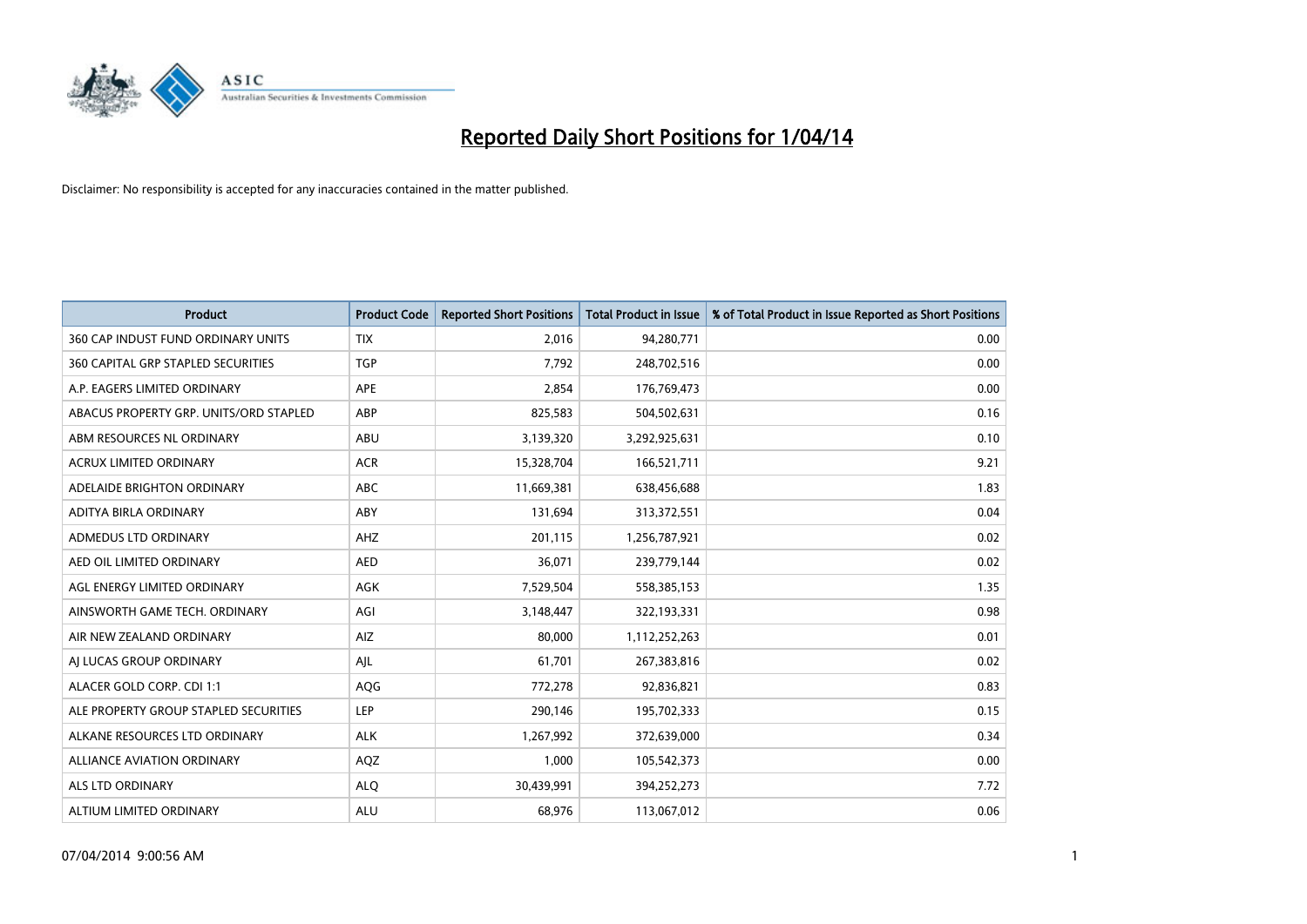

| <b>Product</b>                          | <b>Product Code</b> | <b>Reported Short Positions</b> | <b>Total Product in Issue</b> | % of Total Product in Issue Reported as Short Positions |
|-----------------------------------------|---------------------|---------------------------------|-------------------------------|---------------------------------------------------------|
| ALTONA MINING LTD ORDINARY              | <b>AOH</b>          | 230,874                         | 532,234,704                   | 0.04                                                    |
| ALUMINA LIMITED ORDINARY                | <b>AWC</b>          | 79,244,132                      | 2,806,225,615                 | 2.82                                                    |
| AMALGAMATED HOLDINGS ORDINARY           | <b>AHD</b>          | 13,609                          | 157,854,701                   | 0.01                                                    |
| AMCOM TELECOMM. ORDINARY                | AMM                 | 1,041,929                       | 244,557,101                   | 0.43                                                    |
| AMCOR LIMITED ORDINARY                  | AMC                 | 4,319,912                       | 1,206,684,923                 | 0.36                                                    |
| AMP CAPITAL CHINA ORDINARY UNITS        | <b>AGF</b>          | 26,423                          | 374,593,484                   | 0.01                                                    |
| AMP LIMITED ORDINARY                    | AMP                 | 44,725,689                      | 2,957,737,964                 | 1.51                                                    |
| ANSELL LIMITED ORDINARY                 | <b>ANN</b>          | 4,482,119                       | 152,937,881                   | 2.93                                                    |
| ANTARES ENERGY LTD ORDINARY             | <b>AZZ</b>          | 1,021,542                       | 255,000,000                   | 0.40                                                    |
| ANZ BANKING GRP LTD ORDINARY            | ANZ                 | 7,226,796                       | 2,744,118,670                 | 0.26                                                    |
| APA GROUP STAPLED SECURITIES            | APA                 | 24,838,127                      | 835,750,807                   | 2.97                                                    |
| APN NEWS & MEDIA ORDINARY               | <b>APN</b>          | 4,211,585                       | 1,029,041,356                 | 0.41                                                    |
| AQUARIUS PLATINUM. ORDINARY             | <b>AOP</b>          | 2,965,915                       | 487,782,536                   | 0.61                                                    |
| AQUILA RESOURCES ORDINARY               | <b>AQA</b>          | 11,676,427                      | 411,804,442                   | 2.84                                                    |
| ARAFURA RESOURCE LTD ORDINARY           | <b>ARU</b>          | 38,002                          | 441,270,644                   | 0.01                                                    |
| ARB CORPORATION ORDINARY                | ARP                 | 1,508,451                       | 72,493,302                    | 2.08                                                    |
| ARDENT LEISURE GROUP STAPLED SECURITIES | AAD                 | 3,070,931                       | 405,055,708                   | 0.76                                                    |
| ARENA REIT. ORDINARY UNITS              | <b>ARF</b>          | 33,164                          | 211,495,653                   | 0.02                                                    |
| ARISTOCRAT LEISURE ORDINARY             | ALL                 | 8,864,783                       | 551,418,047                   | 1.61                                                    |
| ARRIUM LTD ORDINARY                     | ARI                 | 25,711,435                      | 1,361,469,008                 | 1.89                                                    |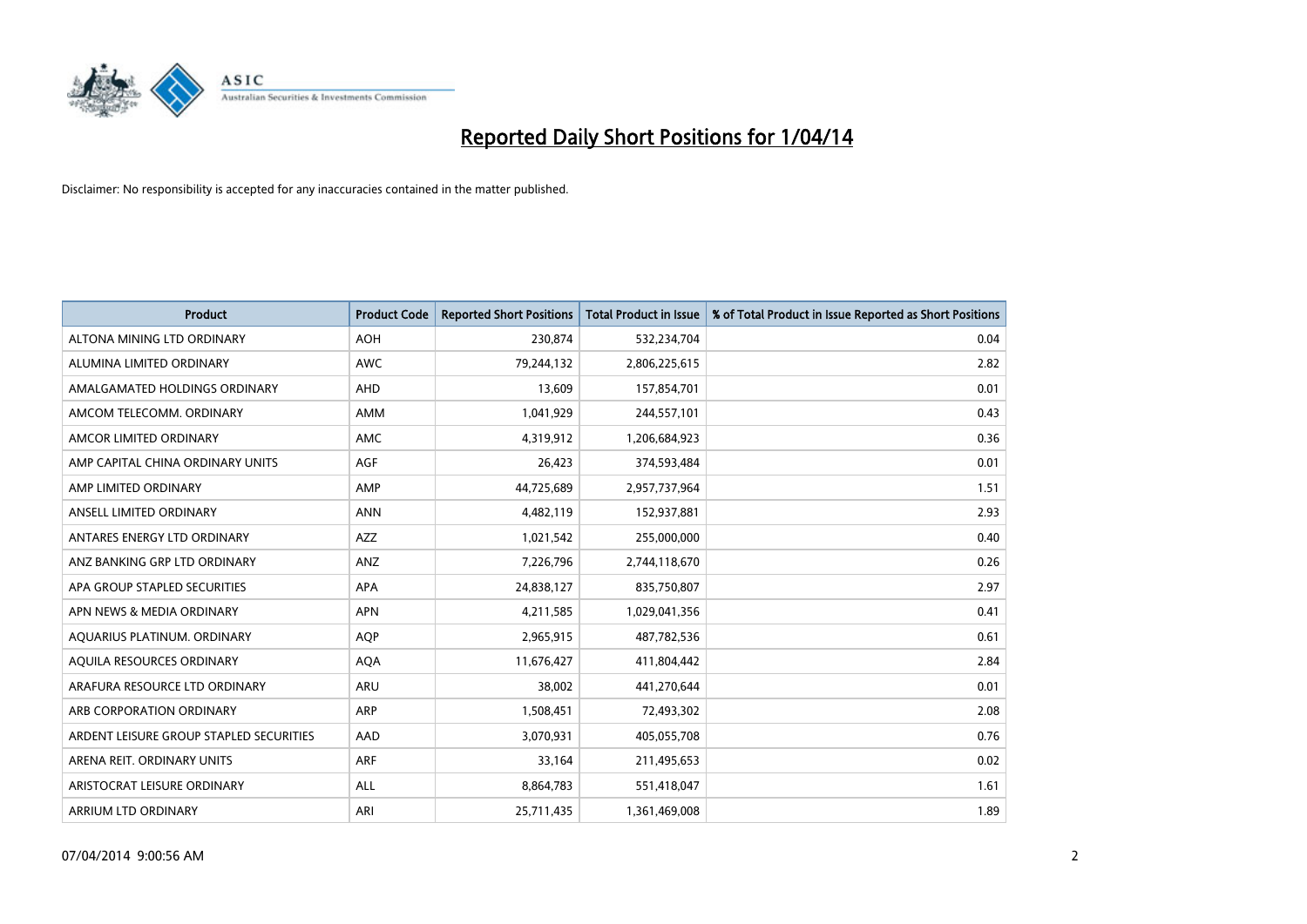

| <b>Product</b>                            | <b>Product Code</b> | <b>Reported Short Positions</b> | <b>Total Product in Issue</b> | % of Total Product in Issue Reported as Short Positions |
|-------------------------------------------|---------------------|---------------------------------|-------------------------------|---------------------------------------------------------|
| <b>ASCIANO LIMITED ORDINARY</b>           | <b>AIO</b>          | 8,562,583                       | 975,385,664                   | 0.88                                                    |
| ASG GROUP LIMITED ORDINARY                | ASZ                 | 553,838                         | 206,720,839                   | 0.27                                                    |
| ASPEN GROUP ORD/UNITS STAPLED             | <b>APZ</b>          | 76,578                          | 119,946,366                   | 0.06                                                    |
| ASTRO JAP PROP GROUP STAPLED US PROHIBIT. | AJA                 | 22,937                          | 67,211,752                    | 0.03                                                    |
| ASX LIMITED ORDINARY                      | ASX                 | 4,029,973                       | 193,595,162                   | 2.08                                                    |
| ATLAS IRON LIMITED ORDINARY               | <b>AGO</b>          | 101,863,267                     | 915,496,158                   | 11.13                                                   |
| AUCKLAND INTERNATION DEFERRED SETTLEMENT  | <b>AIADA</b>        | 3,669                           | 1,190,308,041                 | 0.00                                                    |
| AURIZON HOLDINGS LTD ORDINARY             | AZJ                 | 24,990,829                      | 2,137,284,503                 | 1.17                                                    |
| <b>AURORA OIL &amp; GAS ORDINARY</b>      | <b>AUT</b>          | 4,466,155                       | 448,785,778                   | 1.00                                                    |
| AUSDRILL LIMITED ORDINARY                 | ASL                 | 29,233,010                      | 312,277,224                   | 9.36                                                    |
| AUSENCO LIMITED ORDINARY                  | AAX                 | 2,083,577                       | 168,449,799                   | 1.24                                                    |
| <b>AUSTAL LIMITED ORDINARY</b>            | ASB                 | 339,522                         | 346, 379, 377                 | 0.10                                                    |
| AUSTBROKERS HOLDINGS ORDINARY             | <b>AUB</b>          | 1,727                           | 59,642,171                    | 0.00                                                    |
| AUSTIN ENGINEERING ORDINARY               | ANG                 | 1,098,009                       | 84,274,004                    | 1.30                                                    |
| AUSTRALAND PROPERTY STAPLED SECURITY      | <b>ALZ</b>          | 3,545,023                       | 578,984,528                   | 0.61                                                    |
| AUSTRALIAN AGRICULT. ORDINARY             | AAC                 | 3,895,299                       | 532,294,404                   | 0.73                                                    |
| <b>AUSTRALIAN EDUCATION UNITS</b>         | <b>AEU</b>          | 266,955                         | 205,069,661                   | 0.13                                                    |
| AUSTRALIAN FOUNDAT, ORDINARY              | AFI                 | 638                             | 1,049,055,166                 | 0.00                                                    |
| AUSTRALIAN INFR LTD ORDINARY              | <b>AIX</b>          | 20,098                          | 620,733,944                   | 0.00                                                    |
| AUSTRALIAN PHARM. ORDINARY                | API                 | 11,315,518                      | 488,115,883                   | 2.32                                                    |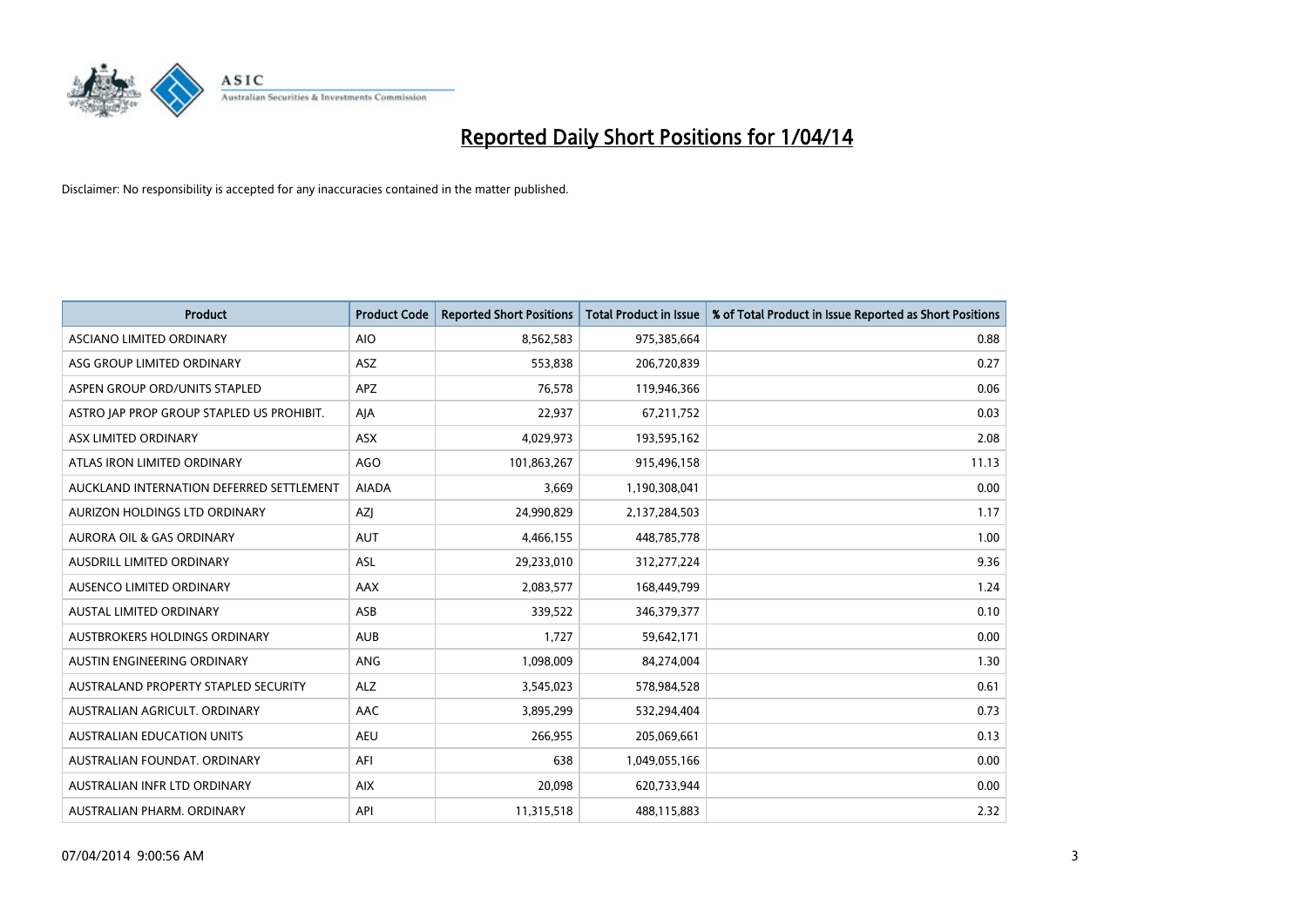

| <b>Product</b>                      | <b>Product Code</b> | <b>Reported Short Positions</b> | <b>Total Product in Issue</b> | % of Total Product in Issue Reported as Short Positions |
|-------------------------------------|---------------------|---------------------------------|-------------------------------|---------------------------------------------------------|
| AUTOMOTIVE HOLDINGS ORDINARY        | <b>AHE</b>          | 3,044,786                       | 293,530,972                   | 1.04                                                    |
| AVEO GROUP STAPLED SECURITIES       | <b>AOG</b>          | 11,298,769                      | 500,111,460                   | 2.26                                                    |
| AWE LIMITED ORDINARY                | <b>AWE</b>          | 447,588                         | 522,696,385                   | 0.09                                                    |
| AZONTO PET LTD ORDINARY             | <b>APY</b>          | 1                               | 1,158,625,100                 | 0.00                                                    |
| <b>BANDANNA ENERGY ORDINARY</b>     | <b>BND</b>          | 26,491,684                      | 528,481,199                   | 5.01                                                    |
| BANK OF QUEENSLAND. ORDINARY        | <b>BOO</b>          | 4,010,705                       | 322,566,581                   | 1.24                                                    |
| <b>BANNERMAN RESOURCES ORDINARY</b> | <b>BMN</b>          | 47                              | 322,885,298                   | 0.00                                                    |
| <b>BASE RES LIMITED ORDINARY</b>    | <b>BSE</b>          | 6,429,179                       | 561,840,029                   | 1.14                                                    |
| <b>BATHURST RES LTD. ORDINARY</b>   | <b>BRL</b>          | 10,591,307                      | 821,457,725                   | 1.29                                                    |
| <b>BC IRON LIMITED ORDINARY</b>     | <b>BCI</b>          | 1,550,757                       | 124,028,630                   | 1.25                                                    |
| BEACH ENERGY LIMITED ORDINARY       | <b>BPT</b>          | 19,182,990                      | 1,289,179,060                 | 1.49                                                    |
| BEADELL RESOURCE LTD ORDINARY       | <b>BDR</b>          | 50,805,313                      | 790,777,280                   | 6.42                                                    |
| <b>BEGA CHEESE LTD ORDINARY</b>     | <b>BGA</b>          | 661,408                         | 152,245,802                   | 0.43                                                    |
| BENDIGO AND ADELAIDE ORDINARY       | <b>BEN</b>          | 12,016,827                      | 410,297,092                   | 2.93                                                    |
| BENITEC BIOPHARMA ORDINARY          | <b>BLT</b>          | 32,416                          | 100,177,526                   | 0.03                                                    |
| BENTHAM IMF LTD ORDINARY            | <b>IMF</b>          | 4,102,396                       | 164,380,143                   | 2.50                                                    |
| BERKELEY RESOURCES ORDINARY         | <b>BKY</b>          | 131,002                         | 180,361,323                   | 0.07                                                    |
| BETASHARES ASX RES ETF UNITS        | <b>ORE</b>          | 517,432                         | 3,022,150                     | 17.12                                                   |
| BETASHARESCASHETF ETF UNITS         | AAA                 | 28,000                          | 6,440,688                     | 0.43                                                    |
| BHP BILLITON LIMITED ORDINARY       | <b>BHP</b>          | 10,580,553                      | 3,211,691,105                 | 0.33                                                    |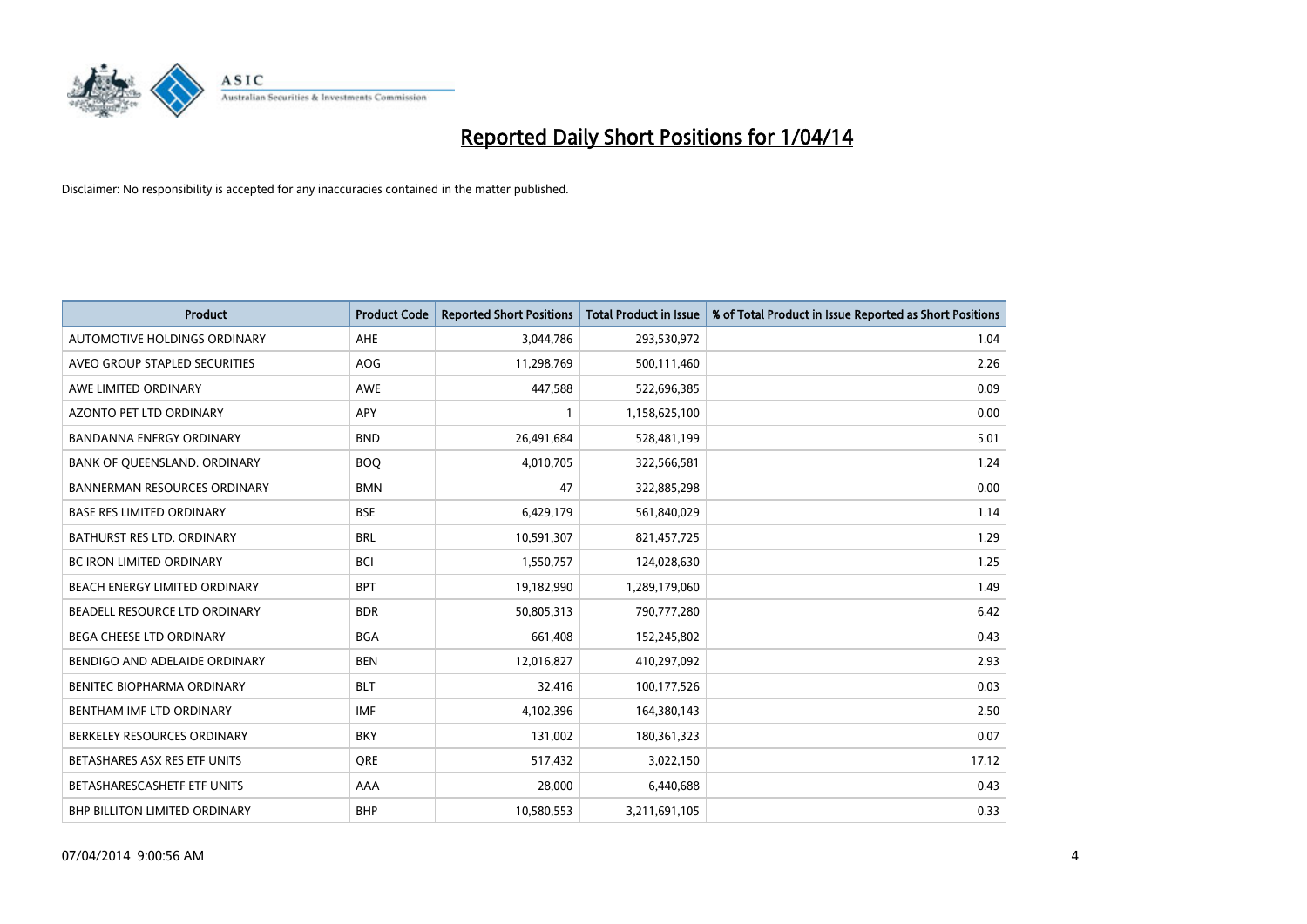

| <b>Product</b>                         | <b>Product Code</b> | <b>Reported Short Positions</b> | <b>Total Product in Issue</b> | % of Total Product in Issue Reported as Short Positions |
|----------------------------------------|---------------------|---------------------------------|-------------------------------|---------------------------------------------------------|
| <b>BILLABONG ORDINARY</b>              | <b>BBG</b>          | 10,449,800                      | 990,370,034                   | 1.06                                                    |
| <b>BIONOMICS LIMITED ORDINARY</b>      | <b>BNO</b>          | 325,501                         | 417,311,567                   | 0.08                                                    |
| <b>BLACKMORES LIMITED ORDINARY</b>     | <b>BKL</b>          | 5,629                           | 17,046,032                    | 0.03                                                    |
| BLACKTHORN RESOURCES ORD US PROHIBITED | <b>BTR</b>          | 275,589                         | 164,285,950                   | 0.17                                                    |
| <b>BLUESCOPE STEEL LTD ORDINARY</b>    | <b>BSL</b>          | 10,389,425                      | 558,733,728                   | 1.86                                                    |
| <b>BOART LONGYEAR ORDINARY</b>         | <b>BLY</b>          | 47,038,750                      | 461, 163, 412                 | 10.20                                                   |
| <b>BOOM LOGISTICS ORDINARY</b>         | <b>BOL</b>          | 150,000                         | 474,868,764                   | 0.03                                                    |
| BORAL LIMITED, ORDINARY                | <b>BLD</b>          | 29,542,577                      | 782,736,249                   | 3.77                                                    |
| <b>BRADKEN LIMITED ORDINARY</b>        | <b>BKN</b>          | 18,903,900                      | 171,027,249                   | 11.05                                                   |
| <b>BRAMBLES LIMITED ORDINARY</b>       | <b>BXB</b>          | 1,351,953                       | 1,562,140,497                 | 0.09                                                    |
| BREVILLE GROUP LTD ORDINARY            | <b>BRG</b>          | 2,062,120                       | 130,095,322                   | 1.59                                                    |
| <b>BRICKWORKS LIMITED ORDINARY</b>     | <b>BKW</b>          | 22,636                          | 148,038,996                   | 0.02                                                    |
| <b>BROCKMAN MINING LTD ORDINARY</b>    | <b>BCK</b>          | 36                              | 8,381,982,131                 | 0.00                                                    |
| BT INVESTMENT MNGMNT ORDINARY          | <b>BTT</b>          | 252,719                         | 282,727,073                   | 0.09                                                    |
| <b>BURU ENERGY ORDINARY</b>            | <b>BRU</b>          | 13,431,374                      | 298,505,530                   | 4.50                                                    |
| <b>BWP TRUST ORDINARY UNITS</b>        | <b>BWP</b>          | 6,647,789                       | 634,395,195                   | 1.05                                                    |
| CABCHARGE AUSTRALIA ORDINARY           | CAB                 | 8,924,671                       | 120,430,683                   | 7.41                                                    |
| <b>CALTEX AUSTRALIA ORDINARY</b>       | <b>CTX</b>          | 2,018,631                       | 270,000,000                   | 0.75                                                    |
| <b>CARDNO LIMITED ORDINARY</b>         | CDD                 | 6,676,380                       | 160,954,250                   | 4.15                                                    |
| <b>CARINDALE PROPERTY UNIT</b>         | <b>CDP</b>          | 493                             | 70,000,000                    | 0.00                                                    |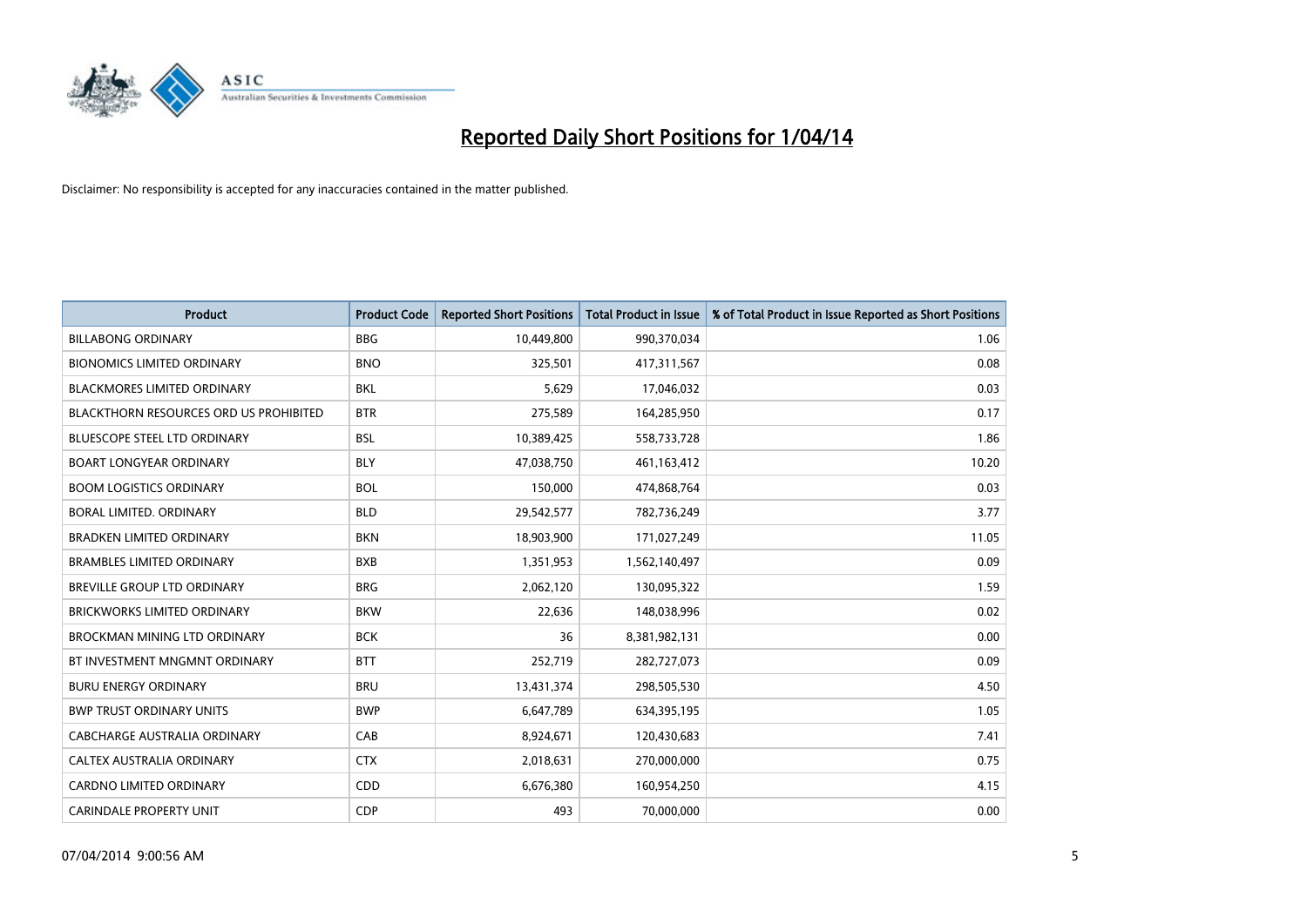

| <b>Product</b>                          | <b>Product Code</b> | <b>Reported Short Positions</b> | <b>Total Product in Issue</b> | % of Total Product in Issue Reported as Short Positions |
|-----------------------------------------|---------------------|---------------------------------|-------------------------------|---------------------------------------------------------|
| CARNARVON PETROLEUM ORDINARY            | <b>CVN</b>          | 734                             | 986,565,952                   | 0.00                                                    |
| CARSALES.COM LTD ORDINARY               | <b>CRZ</b>          | 7,157,065                       | 237,773,965                   | 3.01                                                    |
| CASH CONVERTERS ORDINARY                | CCV                 | 12,244,220                      | 426,302,767                   | 2.87                                                    |
| CEDAR WOODS PROP. ORDINARY              | <b>CWP</b>          | 81,459                          | 73,732,683                    | 0.11                                                    |
| <b>CENTRAL PETROLEUM ORDINARY</b>       | <b>CTP</b>          | 494,830                         | 309,220,273                   | 0.16                                                    |
| CERAMIC FUEL CELLS ORDINARY             | <b>CFU</b>          | 498,830                         | 1,771,524,324                 | 0.03                                                    |
| CFS RETAIL TRUST GRP STAPLED SECURITIES | <b>CFX</b>          | 72,632,442                      | 3,018,050,810                 | 2.41                                                    |
| CHALLENGER DIV.PRO. STAPLED UNITS       | <b>CDI</b>          | 146,142                         | 214,101,013                   | 0.07                                                    |
| <b>CHALLENGER LIMITED ORDINARY</b>      | <b>CGF</b>          | 1,253,380                       | 530,862,585                   | 0.24                                                    |
| CHARTER HALL GROUP STAPLED US PROHIBIT. | <b>CHC</b>          | 368,667                         | 347,925,558                   | 0.11                                                    |
| <b>CHARTER HALL RETAIL UNITS</b>        | <b>CQR</b>          | 10,507,096                      | 369,040,750                   | 2.85                                                    |
| <b>CHORUS LIMITED ORDINARY</b>          | <b>CNU</b>          | 183,799                         | 396,369,767                   | 0.05                                                    |
| CITIGOLD CORP LTD ORDINARY              | <b>CTO</b>          | 153,427                         | 1,495,764,906                 | 0.01                                                    |
| CLINUVEL PHARMACEUT, ORDINARY           | <b>CUV</b>          | 600                             | 38,217,038                    | 0.00                                                    |
| COAL OF AFRICA LTD ORDINARY             | <b>CZA</b>          | 426                             | 1,048,368,613                 | 0.00                                                    |
| <b>COALSPUR MINES LTD ORDINARY</b>      | <b>CPL</b>          | 6,422,145                       | 641,394,435                   | 1.00                                                    |
| COBAR CONSOLIDATED ORDINARY             | CCU                 | 100,000                         | 329,715,353                   | 0.03                                                    |
| COCA-COLA AMATIL ORDINARY               | <b>CCL</b>          | 15,468,981                      | 763,590,249                   | 2.03                                                    |
| <b>COCHLEAR LIMITED ORDINARY</b>        | <b>COH</b>          | 10,481,541                      | 57,062,020                    | 18.37                                                   |
| <b>COCKATOO COAL ORDINARY</b>           | <b>COK</b>          | 167,987                         | 4,529,134,266                 | 0.00                                                    |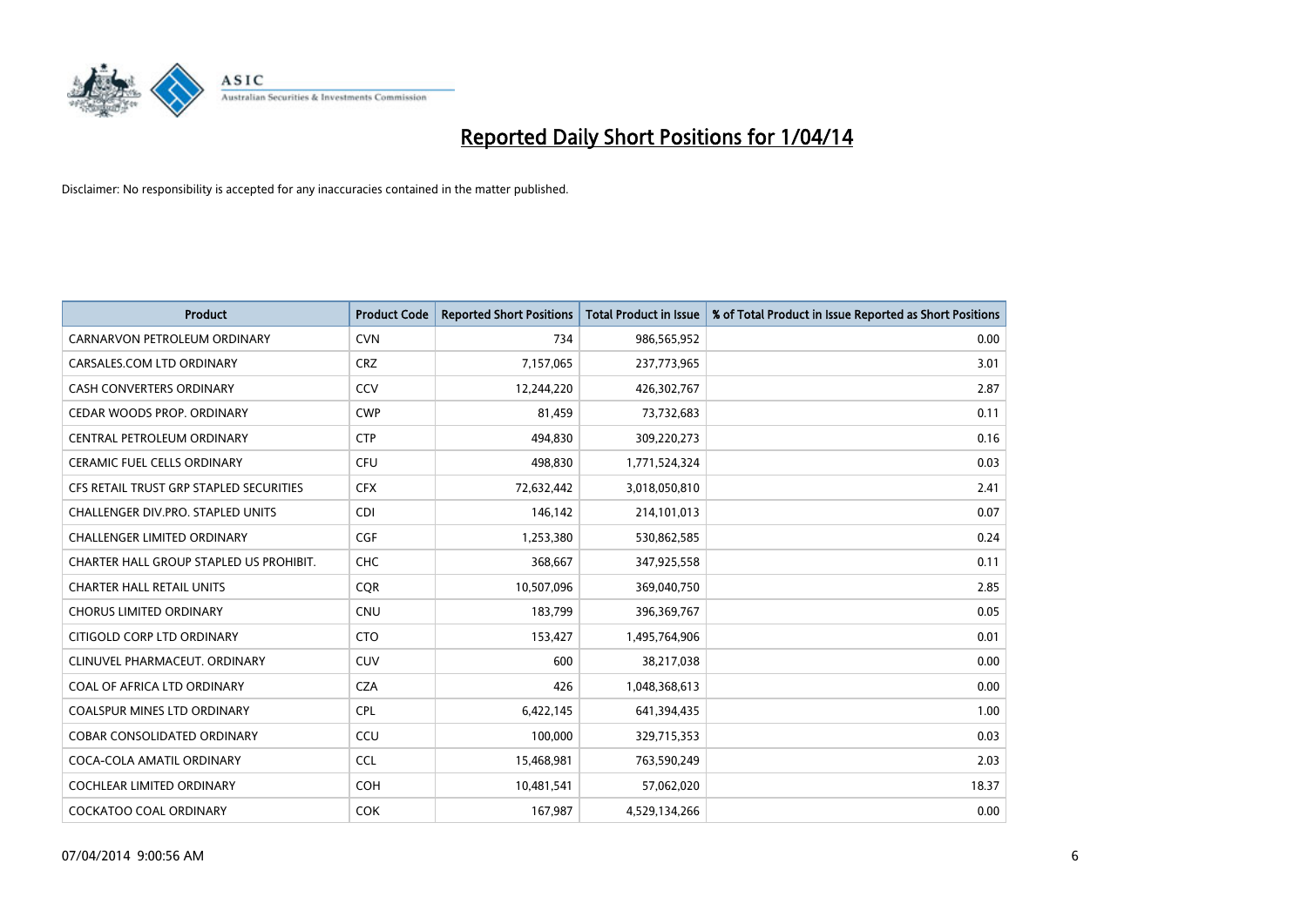

| <b>Product</b>                          | <b>Product Code</b> | <b>Reported Short Positions</b> | <b>Total Product in Issue</b> | % of Total Product in Issue Reported as Short Positions |
|-----------------------------------------|---------------------|---------------------------------|-------------------------------|---------------------------------------------------------|
| <b>CODAN LIMITED ORDINARY</b>           | <b>CDA</b>          | 584,582                         | 176,969,924                   | 0.33                                                    |
| COFFEY INTERNATIONAL ORDINARY           | <b>COF</b>          | 18,923                          | 255,833,165                   | 0.01                                                    |
| <b>COKAL LTD ORDINARY</b>               | <b>CKA</b>          | 13,650                          | 471,103,926                   | 0.00                                                    |
| <b>COLLECTION HOUSE ORDINARY</b>        | <b>CLH</b>          | 2,240,082                       | 128,969,148                   | 1.74                                                    |
| <b>COLLINS FOODS LTD ORDINARY</b>       | <b>CKF</b>          | 83,951                          | 93,000,003                    | 0.09                                                    |
| COMMONWEALTH BANK, ORDINARY             | <b>CBA</b>          | 9,056,966                       | 1,611,928,836                 | 0.56                                                    |
| COMMONWEALTH PROP ORDINARY UNITS        | <b>CPA</b>          | 155,876                         | 2,347,003,413                 | 0.01                                                    |
| <b>COMPASS RESOURCES ORDINARY</b>       | <b>CMR</b>          | 7,472                           | 1,403,744,100                 | 0.00                                                    |
| <b>COMPUTERSHARE LTD ORDINARY</b>       | <b>CPU</b>          | 12,097,385                      | 556,203,079                   | 2.17                                                    |
| <b>COOPER ENERGY LTD ORDINARY</b>       | <b>COE</b>          | 102,864                         | 329,235,509                   | 0.03                                                    |
| CORP TRAVEL LIMITED ORDINARY            | <b>CTD</b>          | 63,593                          | 89,890,762                    | 0.07                                                    |
| <b>COVER-MORE GRP LTD ORDINARY</b>      | <b>CVO</b>          | 3,322,779                       | 317,750,000                   | 1.05                                                    |
| <b>CREDIT CORP GROUP ORDINARY</b>       | <b>CCP</b>          | 227,458                         | 46,131,882                    | 0.49                                                    |
| <b>CROMWELL PROP STAPLED SECURITIES</b> | <b>CMW</b>          | 15,252,375                      | 1,724,697,156                 | 0.88                                                    |
| <b>CROWE HORWATH AUS ORDINARY</b>       | <b>CRH</b>          | 937,582                         | 273,005,429                   | 0.34                                                    |
| <b>CROWN RESORTS LTD ORDINARY</b>       | <b>CWN</b>          | 4,460,805                       | 728,394,185                   | 0.61                                                    |
| <b>CSG LIMITED ORDINARY</b>             | CSV                 | 8,001                           | 278,973,075                   | 0.00                                                    |
| <b>CSL LIMITED ORDINARY</b>             | <b>CSL</b>          | 544,713                         | 483,611,496                   | 0.11                                                    |
| <b>CSR LIMITED ORDINARY</b>             | <b>CSR</b>          | 14,612,049                      | 506,000,315                   | 2.89                                                    |
| <b>CUDECO LIMITED ORDINARY</b>          | CDU                 | 8,920,967                       | 234,033,408                   | 3.81                                                    |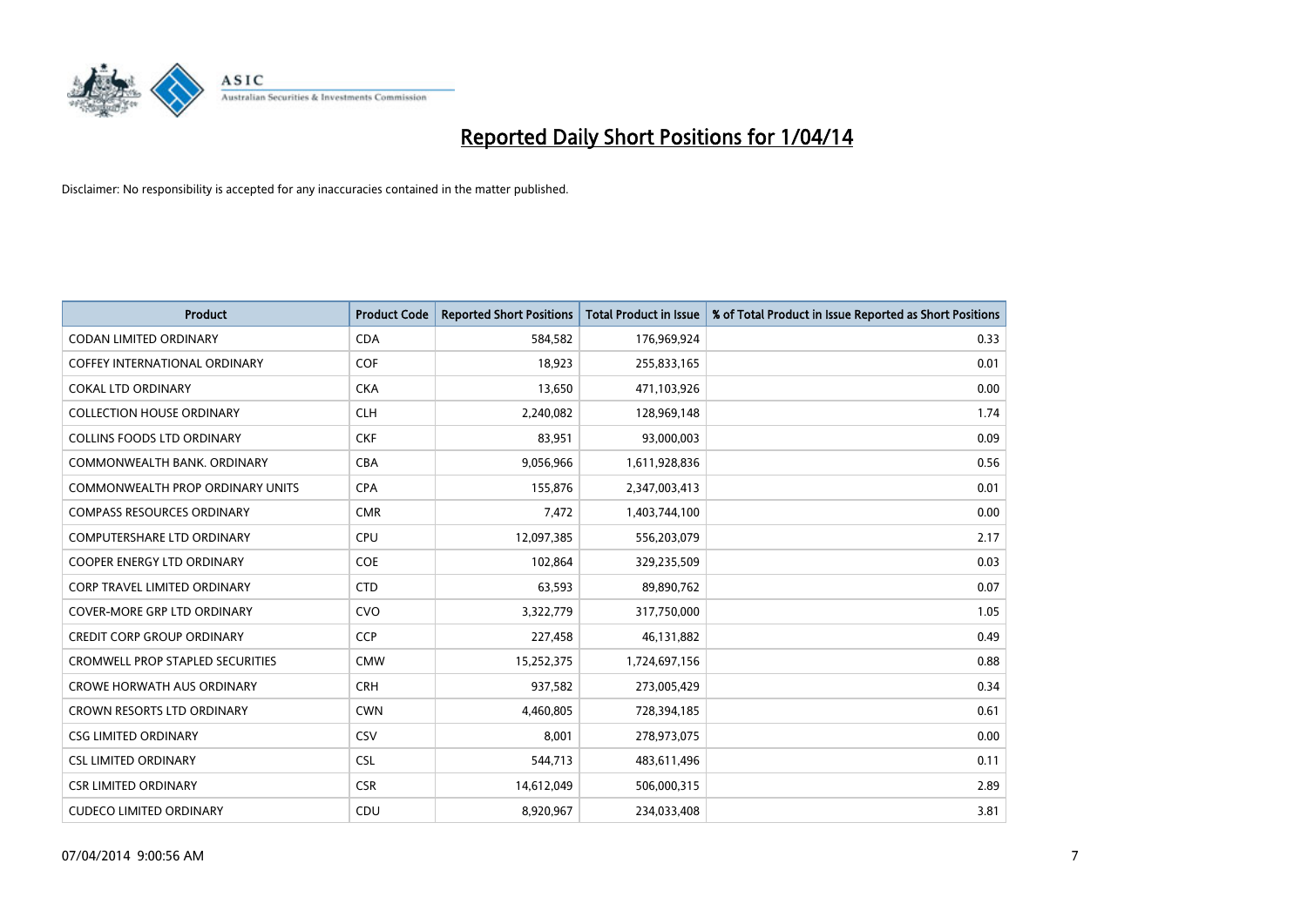

| <b>Product</b>                       | <b>Product Code</b> | <b>Reported Short Positions</b> | <b>Total Product in Issue</b> | % of Total Product in Issue Reported as Short Positions |
|--------------------------------------|---------------------|---------------------------------|-------------------------------|---------------------------------------------------------|
| DART ENERGY LTD ORDINARY             | <b>DTE</b>          | 4,676,035                       | 1,108,752,733                 | 0.42                                                    |
| DATA#3 LIMITED ORDINARY              | <b>DTL</b>          | 224,785                         | 153,974,950                   | 0.15                                                    |
| DAVID JONES LIMITED ORDINARY         | <b>DJS</b>          | 27,856,762                      | 537,137,845                   | 5.19                                                    |
| <b>DECMIL GROUP LIMITED ORDINARY</b> | <b>DCG</b>          | 1,807,693                       | 168,657,794                   | 1.07                                                    |
| DEEP YELLOW LIMITED ORDINARY         | <b>DYL</b>          | 1,600,000                       | 1,617,041,367                 | 0.10                                                    |
| DEVINE LIMITED ORDINARY              | <b>DVN</b>          | 10,000                          | 158,730,556                   | 0.01                                                    |
| DEXUS PROPERTY GROUP STAPLED UNITS   | <b>DXS</b>          | 8,585,661                       | 5,379,489,824                 | 0.16                                                    |
| DICK SMITH HLDGS ORDINARY            | <b>DSH</b>          | 12,199,733                      | 236,511,364                   | 5.16                                                    |
| DISCOVERY METALS LTD ORDINARY        | <b>DML</b>          | 4,281,928                       | 560,034,418                   | 0.76                                                    |
| DOMINO PIZZA ENTERPR ORDINARY        | <b>DMP</b>          | 1,723,813                       | 85,915,713                    | 2.01                                                    |
| DONACO INTERNATIONAL ORDINARY        | <b>DNA</b>          | 2,164,597                       | 403,108,954                   | 0.54                                                    |
| DORAY MINERALS LTD ORDINARY          | <b>DRM</b>          | 1,357                           | 163,326,768                   | 0.00                                                    |
| DOWNER EDI LIMITED ORDINARY          | <b>DOW</b>          | 15,616,472                      | 435,399,975                   | 3.59                                                    |
| DRAGON MINING LTD ORDINARY           | <b>DRA</b>          | 50,000                          | 88,840,613                    | 0.06                                                    |
| DRILLSEARCH ENERGY ORDINARY          | <b>DLS</b>          | 14,149,557                      | 432,965,895                   | 3.27                                                    |
| DUET GROUP STAPLED US PROHIBIT.      | <b>DUE</b>          | 19,141,979                      | 1,317,809,323                 | 1.45                                                    |
| DULUXGROUP LIMITED ORDINARY          | <b>DLX</b>          | 2,150,129                       | 381,093,950                   | 0.56                                                    |
| <b>DWS LTD ORDINARY</b>              | <b>DWS</b>          | 7,001                           | 132,362,763                   | 0.01                                                    |
| ECHO ENTERTAINMENT ORDINARY          | <b>EGP</b>          | 32,067,772                      | 825,672,730                   | 3.88                                                    |
| ELDERS LIMITED ORDINARY              | <b>ELD</b>          | 19,776,311                      | 455,013,329                   | 4.35                                                    |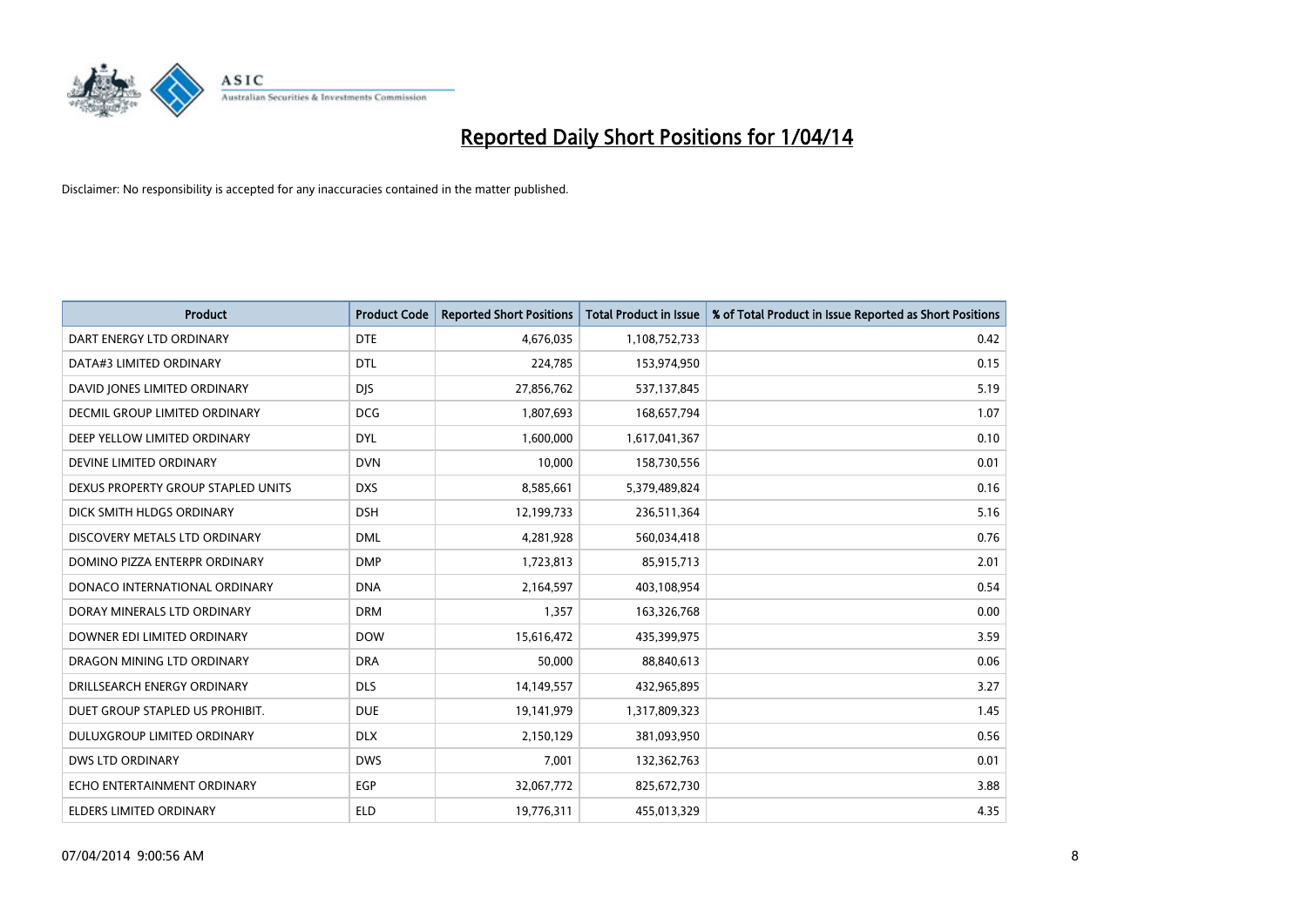

| <b>Product</b>                         | <b>Product Code</b> | <b>Reported Short Positions</b> | <b>Total Product in Issue</b> | % of Total Product in Issue Reported as Short Positions |
|----------------------------------------|---------------------|---------------------------------|-------------------------------|---------------------------------------------------------|
| ELEMENTAL MINERALS ORDINARY            | <b>ELM</b>          | 170,287                         | 303,263,391                   | 0.06                                                    |
| <b>EMECO HOLDINGS ORDINARY</b>         | EHL                 | 16,338,067                      | 599,675,707                   | 2.72                                                    |
| <b>ENDEAVOUR MIN CORP CDI 1:1</b>      | <b>EVR</b>          | 31,265                          | 68,203,015                    | 0.05                                                    |
| ENERGY RESOURCES ORDINARY 'A'          | <b>ERA</b>          | 7,591,183                       | 517,725,062                   | 1.47                                                    |
| <b>ENERGY WORLD CORPOR, ORDINARY</b>   | <b>EWC</b>          | 42,377,334                      | 1,734,166,672                 | 2.44                                                    |
| <b>ENVESTRA LIMITED ORDINARY</b>       | <b>ENV</b>          | 513,837                         | 1,796,808,474                 | 0.03                                                    |
| EQUATORIAL RES LTD ORDINARY            | EQX                 | 2,042                           | 122,185,353                   | 0.00                                                    |
| ERM POWER LIMITED ORDINARY             | EPW                 | 1,225,264                       | 239,269,727                   | 0.51                                                    |
| <b>ESERVGLOBAL LIMITED ORDINARY</b>    | ESV                 | 2,000,000                       | 253,545,997                   | 0.79                                                    |
| ETHANE PIPELINE STAPLED SECURITIES     | <b>EPX</b>          | 9,488                           | 69,302,275                    | 0.01                                                    |
| EVOLUTION MINING LTD ORDINARY          | <b>EVN</b>          | 29,188,432                      | 709,989,453                   | 4.11                                                    |
| FAIRFAX MEDIA LTD ORDINARY             | FXJ                 | 111,003,342                     | 2,351,955,725                 | 4.72                                                    |
| FANTASTIC HOLDINGS ORDINARY            | <b>FAN</b>          | 19,107                          | 103,068,398                   | 0.02                                                    |
| <b>FAR LTD ORDINARY</b>                | FAR                 | 27,179,070                      | 2,499,846,742                 | 1.09                                                    |
| FEDERATION CNTRES ORD/UNIT STAPLED SEC | <b>FDC</b>          | 5,042,044                       | 1,427,641,565                 | 0.35                                                    |
| FISHER & PAYKEL H. ORDINARY            | <b>FPH</b>          | 1,621,730                       | 551,110,106                   | 0.29                                                    |
| FLEETWOOD CORP ORDINARY                | <b>FWD</b>          | 2,545,446                       | 60,522,619                    | 4.21                                                    |
| FLETCHER BUILDING ORDINARY             | <b>FBU</b>          | 1,635,085                       | 687,854,788                   | 0.24                                                    |
| FLEXIGROUP LIMITED ORDINARY            | <b>FXL</b>          | 851,569                         | 304,096,060                   | 0.28                                                    |
| FLIGHT CENTRE TRAVEL ORDINARY          | <b>FLT</b>          | 5,992,761                       | 100,558,707                   | 5.96                                                    |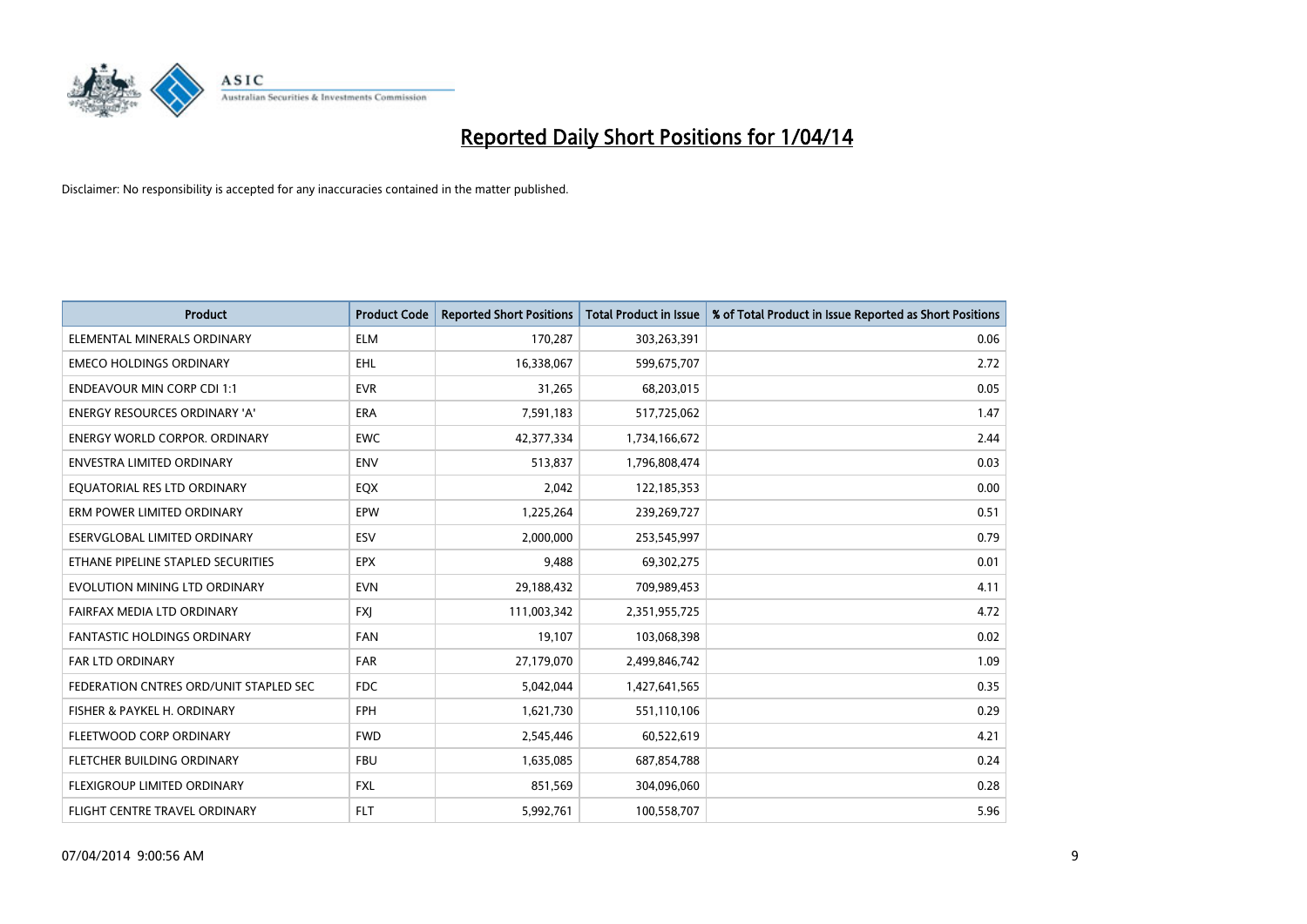

| <b>Product</b>                             | <b>Product Code</b> | <b>Reported Short Positions</b> | <b>Total Product in Issue</b> | % of Total Product in Issue Reported as Short Positions |
|--------------------------------------------|---------------------|---------------------------------|-------------------------------|---------------------------------------------------------|
| FLINDERS MINES LTD ORDINARY                | <b>FMS</b>          | 4,359,733                       | 2,100,866,748                 | 0.21                                                    |
| FOCUS MINERALS LTD ORDINARY                | <b>FML</b>          | 10,000,000                      | 9,137,375,877                 | 0.11                                                    |
| FONTERRA SHARE FUND ORDINARY UNITS         | <b>FSF</b>          | 3,072                           | 106,700,484                   | 0.00                                                    |
| FORGE GROUP LIMITED ORDINARY               | FGE                 | 4,081,027                       | 86,169,014                    | 4.74                                                    |
| FORTESCUE METALS GRP ORDINARY              | <b>FMG</b>          | 169,481,395                     | 3,113,798,151                 | 5.44                                                    |
| <b>G.U.D. HOLDINGS ORDINARY</b>            | GUD                 | 3,812,197                       | 71,241,319                    | 5.35                                                    |
| <b>G8 EDUCATION LIMITED ORDINARY</b>       | <b>GEM</b>          | 5,593,699                       | 301,705,105                   | 1.85                                                    |
| <b>GALAXY RESOURCES ORDINARY</b>           | GXY                 | 329,458                         | 1,027,073,389                 | 0.03                                                    |
| <b>GALILEO JAPAN TRUST UNIT</b>            | GJT                 | 15,000                          | 106,444,665                   | 0.01                                                    |
| <b>GBST HOLDINGS., ORDINARY</b>            | GBT                 | 36,545                          | 66,561,725                    | 0.05                                                    |
| <b>GDI PROPERTY GRP STAPLED SECURITIES</b> | <b>GDI</b>          | 3,821,509                       | 567,575,025                   | 0.67                                                    |
| <b>GENETIC TECHNOLOGIES ORDINARY</b>       | GTG                 | 1,890,360                       | 647,339,902                   | 0.29                                                    |
| <b>GEODYNAMICS LIMITED ORDINARY</b>        | GDY                 | 819                             | 406,452,608                   | 0.00                                                    |
| GI DYNAMICS, INC CDI US PROHIBITED         | GID                 | 920,140                         | 398,231,465                   | 0.23                                                    |
| <b>GINDALBIE METALS LTD ORDINARY</b>       | GBG                 | 40,034,592                      | 1,493,660,842                 | 2.68                                                    |
| <b>GOODMAN FIELDER. ORDINARY</b>           | <b>GFF</b>          | 39,592,717                      | 1,955,559,207                 | 2.02                                                    |
| <b>GOODMAN GROUP STAPLED</b>               | GMG                 | 4,126,164                       | 1,727,685,976                 | 0.24                                                    |
| <b>GPT GROUP STAPLED SEC.</b>              | GPT                 | 9,742,880                       | 1,685,779,634                 | 0.58                                                    |
| <b>GRAINCORP LIMITED A CLASS ORDINARY</b>  | <b>GNC</b>          | 3,883,974                       | 228,855,628                   | 1.70                                                    |
| <b>GRANGE RESOURCES. ORDINARY</b>          | <b>GRR</b>          | 4,645,078                       | 1,157,097,869                 | 0.40                                                    |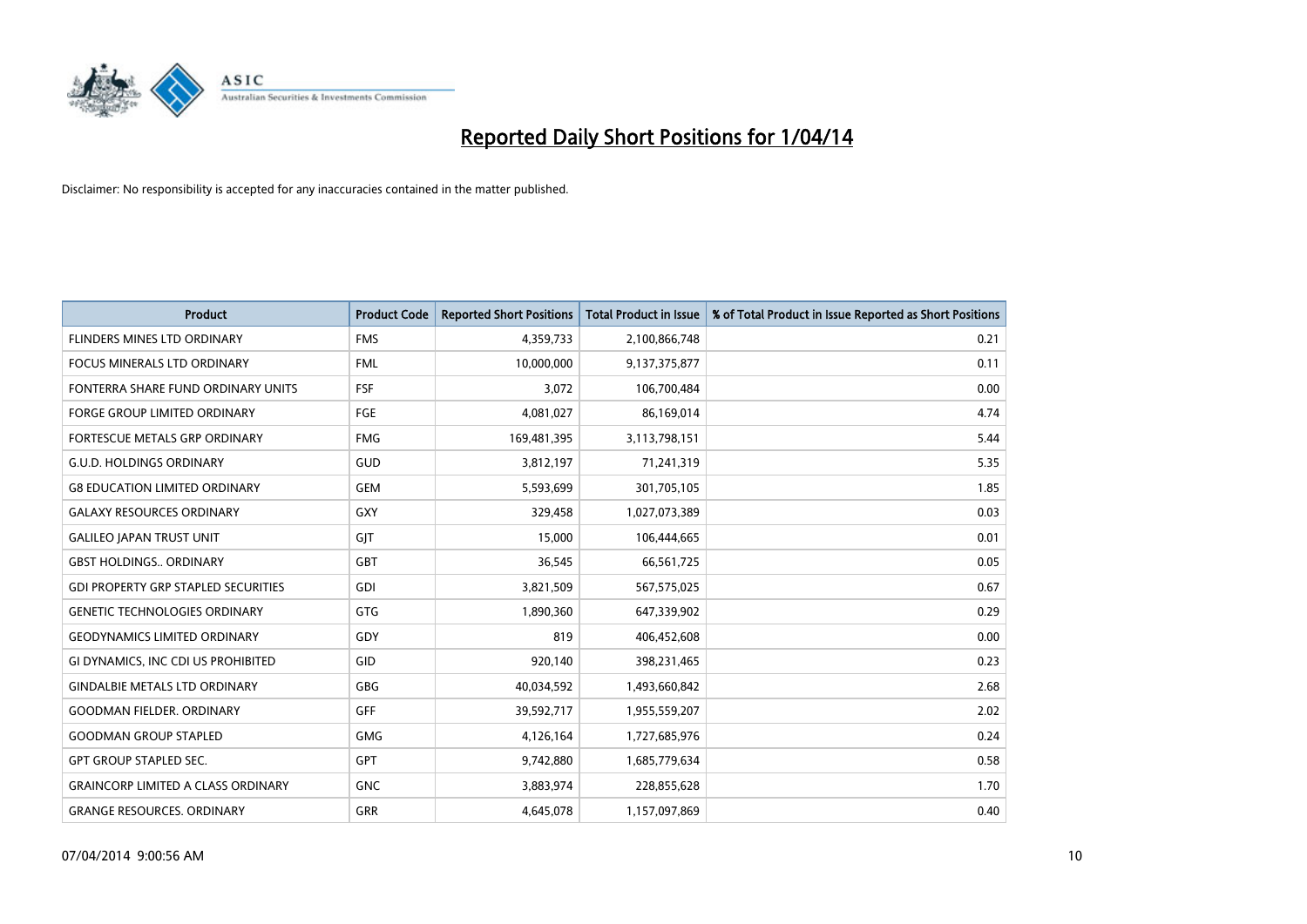

| <b>Product</b>                                   | <b>Product Code</b> | <b>Reported Short Positions</b> | <b>Total Product in Issue</b> | % of Total Product in Issue Reported as Short Positions |
|--------------------------------------------------|---------------------|---------------------------------|-------------------------------|---------------------------------------------------------|
| <b>GREENCROSS LIMITED ORDINARY</b>               | GXL                 | 20,361                          | 90,893,174                    | 0.02                                                    |
| <b>GREENLAND MIN EN LTD ORDINARY</b>             | GGG                 | 3,935,875                       | 574,572,911                   | 0.69                                                    |
| <b>GROWTHPOINT PROPERTY ORD/UNIT STAPLED SEC</b> | GOZ                 | 7,608                           | 488,029,437                   | 0.00                                                    |
| <b>GRYPHON MINERALS LTD ORDINARY</b>             | GRY                 | 4,615,137                       | 400,889,282                   | 1.15                                                    |
| <b>GUILDFORD COAL LTD ORDINARY</b>               | <b>GUF</b>          | 216,030                         | 744,594,332                   | 0.03                                                    |
| <b>GUINNESS PEAT GROUP. CDI 1:1</b>              | <b>GPG</b>          | 81,925                          | 179,896,960                   | 0.05                                                    |
| <b>GWA GROUP LTD ORDINARY</b>                    | <b>GWA</b>          | 10,476,824                      | 306,533,770                   | 3.42                                                    |
| HARVEY NORMAN ORDINARY                           | <b>HVN</b>          | 61,823,397                      | 1,062,316,784                 | 5.82                                                    |
| <b>HENDERSON GROUP CDI 1:1</b>                   | <b>HGG</b>          | 2,658,155                       | 632,597,144                   | 0.42                                                    |
| HFA HOLDINGS LIMITED ORDINARY                    | <b>HFA</b>          | 3,809                           | 118,738,157                   | 0.00                                                    |
| HIGHLANDS PACIFIC ORDINARY                       | <b>HIG</b>          | 10,001                          | 854,261,346                   | 0.00                                                    |
| HILLGROVE RES LTD ORDINARY                       | <b>HGO</b>          | 545,339                         | 1,180,889,221                 | 0.05                                                    |
| HILLS LTD ORDINARY                               | HIL                 | 545,483                         | 235,641,350                   | 0.23                                                    |
| HORIZON OIL LIMITED ORDINARY                     | <b>HZN</b>          | 96,818,444                      | 1,301,147,932                 | 7.44                                                    |
| HOT CHILI LTD ORDINARY                           | <b>HCH</b>          | 10,000                          | 347,732,196                   | 0.00                                                    |
| HOTEL PROPERTY STAPLED                           | <b>HPI</b>          | 153,185                         | 132,870,000                   | 0.12                                                    |
| ICON ENERGY LIMITED ORDINARY                     | <b>ICN</b>          | 2,926                           | 615,774,351                   | 0.00                                                    |
| <b>IINET LIMITED ORDINARY</b>                    | <b>IIN</b>          | 2,436,584                       | 161,238,847                   | 1.51                                                    |
| <b>ILUKA RESOURCES ORDINARY</b>                  | ILU                 | 41,253,824                      | 418,700,517                   | 9.85                                                    |
| <b>IMDEX LIMITED ORDINARY</b>                    | <b>IMD</b>          | 5,276,814                       | 210,473,188                   | 2.51                                                    |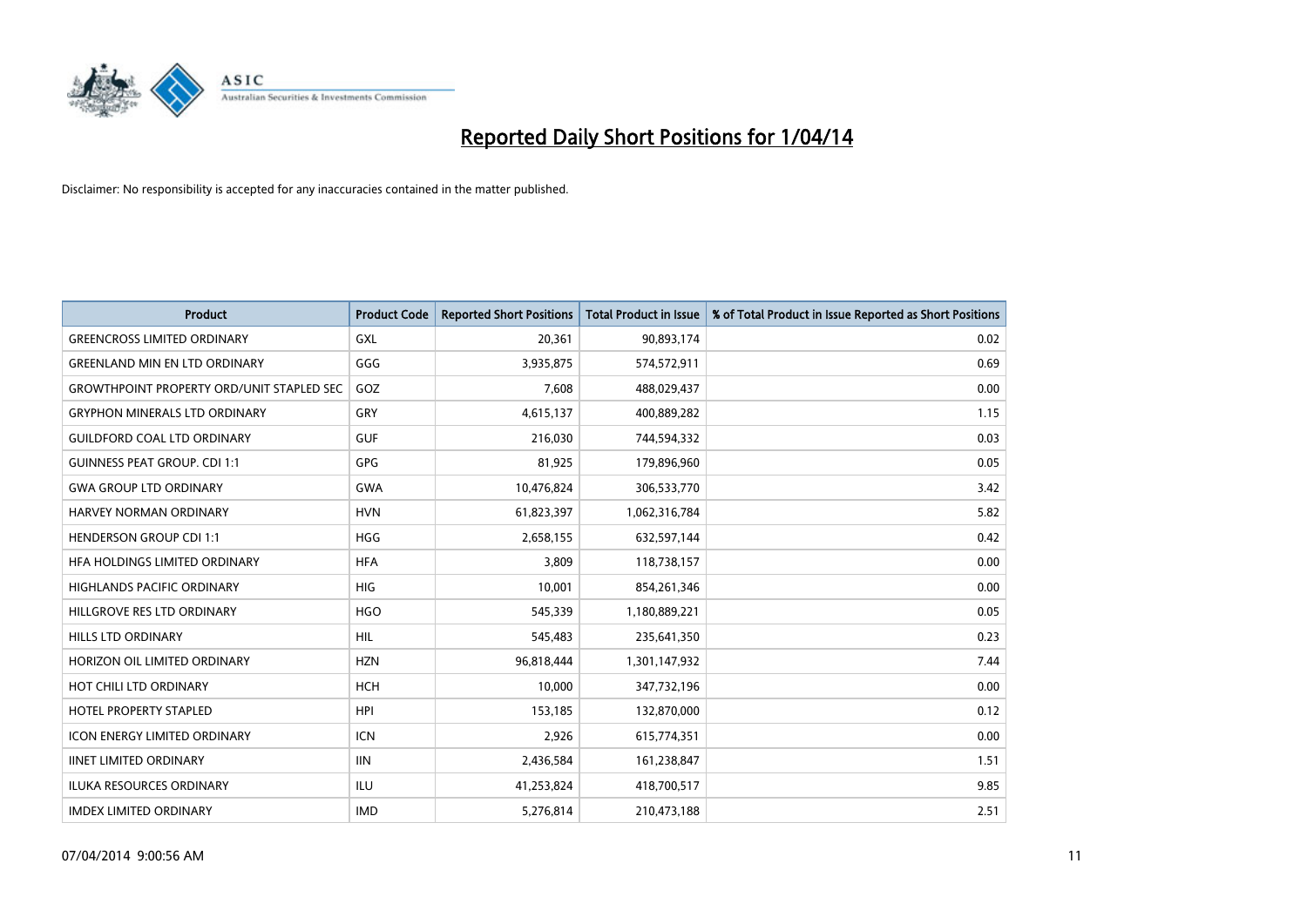

| <b>Product</b>                           | <b>Product Code</b> | <b>Reported Short Positions</b> | <b>Total Product in Issue</b> | % of Total Product in Issue Reported as Short Positions |
|------------------------------------------|---------------------|---------------------------------|-------------------------------|---------------------------------------------------------|
| <b>IMPEDIMED LIMITED ORDINARY</b>        | <b>IPD</b>          | 250,000                         | 181,229,055                   | 0.14                                                    |
| <b>INCITEC PIVOT ORDINARY</b>            | IPL                 | 20,993,377                      | 1,644,919,097                 | 1.28                                                    |
| <b>INDEPENDENCE GROUP ORDINARY</b>       | <b>IGO</b>          | 3,827,702                       | 233,323,905                   | 1.64                                                    |
| <b>INDOCHINE MINING LTD ORDINARY</b>     | <b>IDC</b>          | 18,008                          | 965,200,471                   | 0.00                                                    |
| <b>INDOPHIL RESOURCES ORDINARY</b>       | <b>IRN</b>          | 907,274                         | 1,203,146,194                 | 0.08                                                    |
| <b>INFIGEN ENERGY STAPLED SECURITIES</b> | <b>IFN</b>          | 3,206,635                       | 764,993,434                   | 0.42                                                    |
| <b>INFRATIL LIMITED ORDINARY</b>         | IFZ                 | 81,000                          | 602,983,776                   | 0.01                                                    |
| INGENIA GROUP STAPLED SECURITIES         | <b>INA</b>          | 713,352                         | 676,240,232                   | 0.11                                                    |
| <b>INSURANCE AUSTRALIA ORDINARY</b>      | IAG                 | 14,668,130                      | 2,341,618,048                 | 0.63                                                    |
| <b>INTREPID MINES ORDINARY</b>           | <b>IAU</b>          | 18,809,679                      | 556,689,740                   | 3.38                                                    |
| INVESTA OFFICE FUND STAPLED SECURITIES   | <b>IOF</b>          | 1,424,477                       | 614,047,458                   | 0.23                                                    |
| <b>INVOCARE LIMITED ORDINARY</b>         | <b>IVC</b>          | 4,151,629                       | 110,030,298                   | 3.77                                                    |
| <b>IOOF HOLDINGS LTD ORDINARY</b>        | IFL                 | 2,101,719                       | 232,118,034                   | 0.91                                                    |
| <b>IPROPERTY GROUP LTD ORDINARY</b>      | <b>IPP</b>          | 274,558                         | 181,579,840                   | 0.15                                                    |
| <b>IRESS LIMITED ORDINARY</b>            | <b>IRE</b>          | 303,601                         | 158,585,126                   | 0.19                                                    |
| <b>IRON ORE HOLDINGS ORDINARY</b>        | <b>IOH</b>          | 26,197                          | 161,174,005                   | 0.02                                                    |
| <b>ISELECT LTD ORDINARY</b>              | <b>ISU</b>          | 326,781                         | 260,889,894                   | 0.13                                                    |
| <b>ISONEA LIMITED ORDINARY</b>           | <b>ISN</b>          | 2,000                           | 264,304,007                   | 0.00                                                    |
| JAMES HARDIE INDUST CHESS DEPOSITARY INT | <b>IHX</b>          | 3,438,668                       | 446,394,563                   | 0.77                                                    |
| <b>JB HI-FI LIMITED ORDINARY</b>         | <b>IBH</b>          | 12,605,829                      | 100,385,400                   | 12.56                                                   |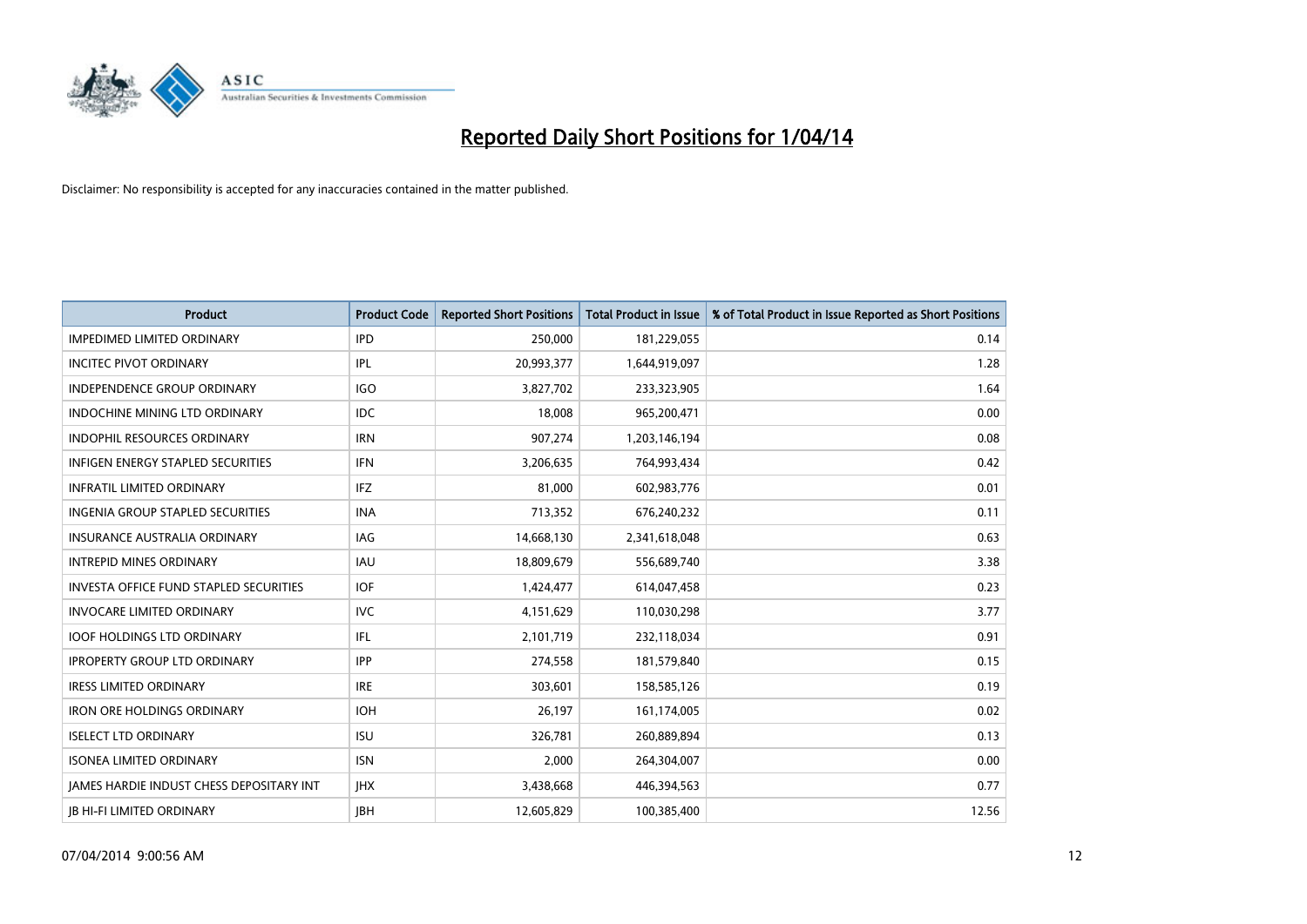

| <b>Product</b>                        | <b>Product Code</b> | <b>Reported Short Positions</b> | <b>Total Product in Issue</b> | % of Total Product in Issue Reported as Short Positions |
|---------------------------------------|---------------------|---------------------------------|-------------------------------|---------------------------------------------------------|
| <b>KAGARA LTD ORDINARY</b>            | <b>KZL</b>          | 3,349,855                       | 798,953,117                   | 0.42                                                    |
| KAROON GAS AUSTRALIA ORDINARY         | <b>KAR</b>          | 11,862,077                      | 255,841,581                   | 4.64                                                    |
| KATHMANDU HOLD LTD ORDINARY           | <b>KMD</b>          | 157,939                         | 200,473,338                   | 0.08                                                    |
| KBL MINING LIMITED ORDINARY           | <b>KBL</b>          | 1,820                           | 393,535,629                   | 0.00                                                    |
| KINGSGATE CONSOLID, ORDINARY          | <b>KCN</b>          | 11,525,552                      | 192,691,879                   | 5.98                                                    |
| KINGSROSE MINING LTD ORDINARY         | <b>KRM</b>          | 260,442                         | 358,611,493                   | 0.07                                                    |
| LEIGHTON HOLDINGS ORDINARY            | LEI                 | 14,058,748                      | 337,738,438                   | 4.16                                                    |
| LEND LEASE GROUP UNIT/ORD STAPLED     | LLC                 | 4,533,537                       | 577,475,833                   | 0.79                                                    |
| LIQUEFIED NATURAL ORDINARY            | <b>LNG</b>          | 863                             | 355,829,015                   | 0.00                                                    |
| LYCOPODIUM LIMITED ORDINARY           | LYL                 | 1,001                           | 38,955,103                    | 0.00                                                    |
| LYNAS CORPORATION ORDINARY            | <b>LYC</b>          | 132,214,235                     | 1,961,185,594                 | 6.74                                                    |
| <b>M2 GRP LTD ORDINARY</b>            | <b>MTU</b>          | 13,851,752                      | 179,511,351                   | 7.72                                                    |
| <b>MACA LIMITED ORDINARY</b>          | <b>MLD</b>          | 282,217                         | 202,676,373                   | 0.14                                                    |
| <b>MACMAHON HOLDINGS ORDINARY</b>     | MAH                 | 94,775                          | 1,261,699,966                 | 0.01                                                    |
| MACO ATLAS ROADS GRP ORDINARY STAPLED | <b>MQA</b>          | 6,685,650                       | 487,230,540                   | 1.37                                                    |
| MACQUARIE GROUP LTD ORDINARY          | <b>MOG</b>          | 1,272,031                       | 321,074,750                   | 0.40                                                    |
| MAGELLAN FIN GRP LTD ORDINARY         | <b>MFG</b>          | 1,992,165                       | 157,188,108                   | 1.27                                                    |
| MATRIX C & E LTD ORDINARY             | <b>MCE</b>          | 2,896,513                       | 94,555,428                    | 3.06                                                    |
| <b>MAVERICK DRILLING ORDINARY</b>     | <b>MAD</b>          | 7,647,427                       | 468,004,529                   | 1.63                                                    |
| <b>MAXITRANS INDUSTRIES ORDINARY</b>  | <b>MXI</b>          | 363,025                         | 185,075,653                   | 0.20                                                    |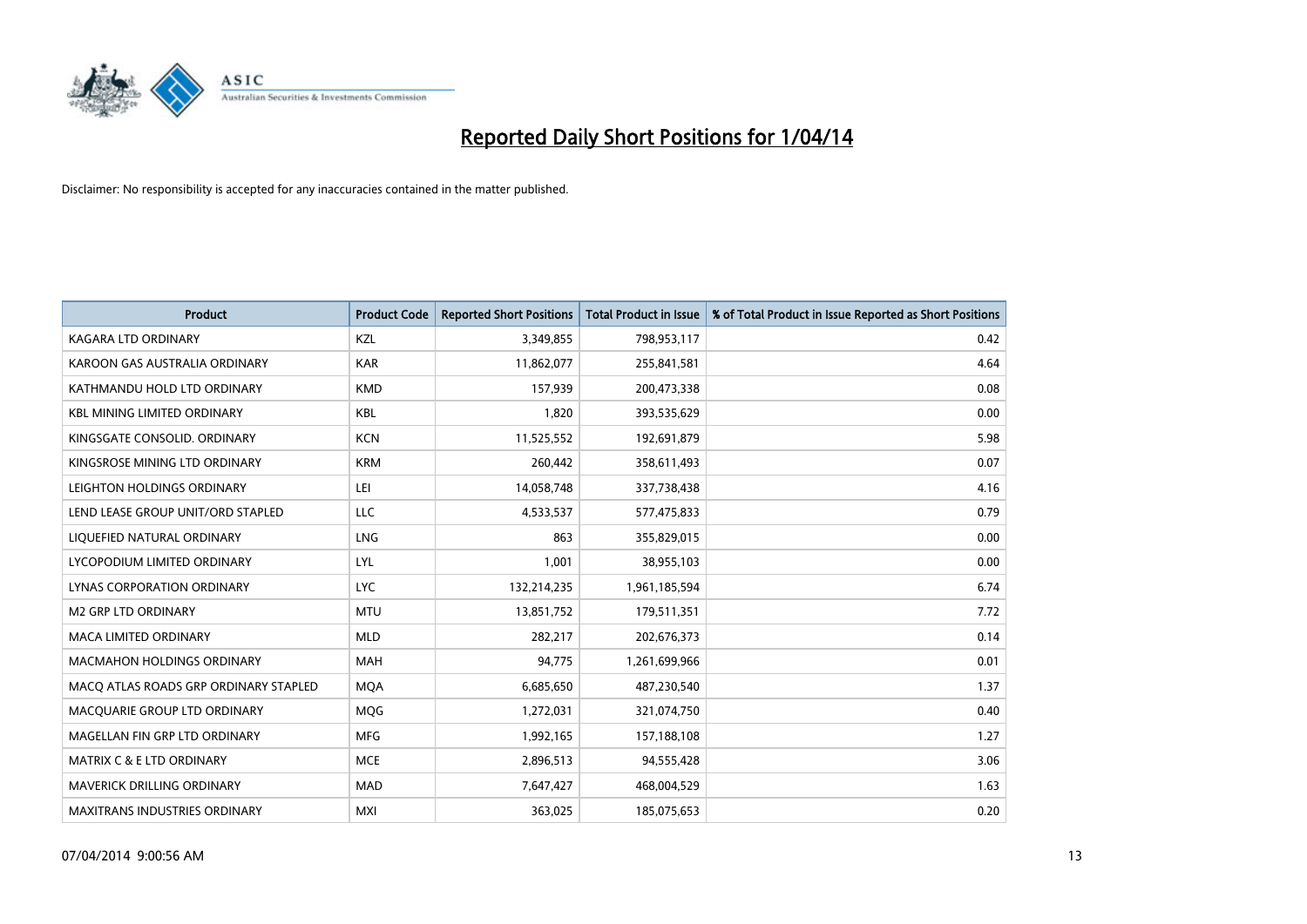

| <b>Product</b>                  | <b>Product Code</b> | <b>Reported Short Positions</b> | <b>Total Product in Issue</b> | % of Total Product in Issue Reported as Short Positions |
|---------------------------------|---------------------|---------------------------------|-------------------------------|---------------------------------------------------------|
| MAYNE PHARMA LTD ORDINARY       | <b>MYX</b>          | 1,043,975                       | 586,651,477                   | 0.18                                                    |
| MCALEESE LTD ORDINARY           | <b>MCS</b>          | 23,000                          | 287,365,502                   | 0.01                                                    |
| MCMILLAN SHAKESPEARE ORDINARY   | <b>MMS</b>          | 247,792                         | 74,523,965                    | 0.33                                                    |
| <b>MCPHERSON'S LTD ORDINARY</b> | <b>MCP</b>          | 156,088                         | 93,994,381                    | 0.17                                                    |
| MEDUSA MINING LTD ORDINARY      | <b>MML</b>          | 7,817,514                       | 207,794,301                   | 3.76                                                    |
| <b>MERMAID MARINE ORDINARY</b>  | <b>MRM</b>          | 4,555,616                       | 334,111,938                   | 1.36                                                    |
| MESOBLAST LIMITED ORDINARY      | <b>MSB</b>          | 19,115,840                      | 321,210,394                   | 5.95                                                    |
| METALS X LIMITED ORDINARY       | <b>MLX</b>          | 675,763                         | 1,655,386,110                 | 0.04                                                    |
| METCASH LIMITED ORDINARY        | <b>MTS</b>          | 105,239,826                     | 888,338,048                   | 11.85                                                   |
| MIGHTY RIVER POWER ORDINARY     | <b>MYT</b>          | 3,675,711                       | 1,400,012,517                 | 0.26                                                    |
| MILLENNIUM MIN LTD ORDINARY     | <b>MOY</b>          | 2,316                           | 217,695,372                   | 0.00                                                    |
| MINCOR RESOURCES NL ORDINARY    | <b>MCR</b>          | 715,734                         | 188,208,274                   | 0.38                                                    |
| MINERAL DEPOSITS ORDINARY       | <b>MDL</b>          | 666,140                         | 103,538,786                   | 0.64                                                    |
| MINERAL RESOURCES, ORDINARY     | <b>MIN</b>          | 5,971,292                       | 186,312,198                   | 3.20                                                    |
| MINT WIRELESS ORDINARY          | <b>MNW</b>          | 1,066,004                       | 403,872,395                   | 0.26                                                    |
| MIRABELA NICKEL LTD ORDINARY    | <b>MBN</b>          | 18,855,648                      | 876,801,147                   | 2.15                                                    |
| MIRVAC GROUP STAPLED SECURITIES | <b>MGR</b>          | 2,902,738                       | 3,692,279,772                 | 0.08                                                    |
| MOBILE EMBRACE LTD ORDINARY     | <b>MBE</b>          | 315,300                         | 323,077,790                   | 0.10                                                    |
| MOLOPO ENERGY LTD ORDINARY      | <b>MPO</b>          | 268,667                         | 247,275,840                   | 0.11                                                    |
| MONADELPHOUS GROUP ORDINARY     | <b>MND</b>          | 13,409,955                      | 92,308,047                    | 14.53                                                   |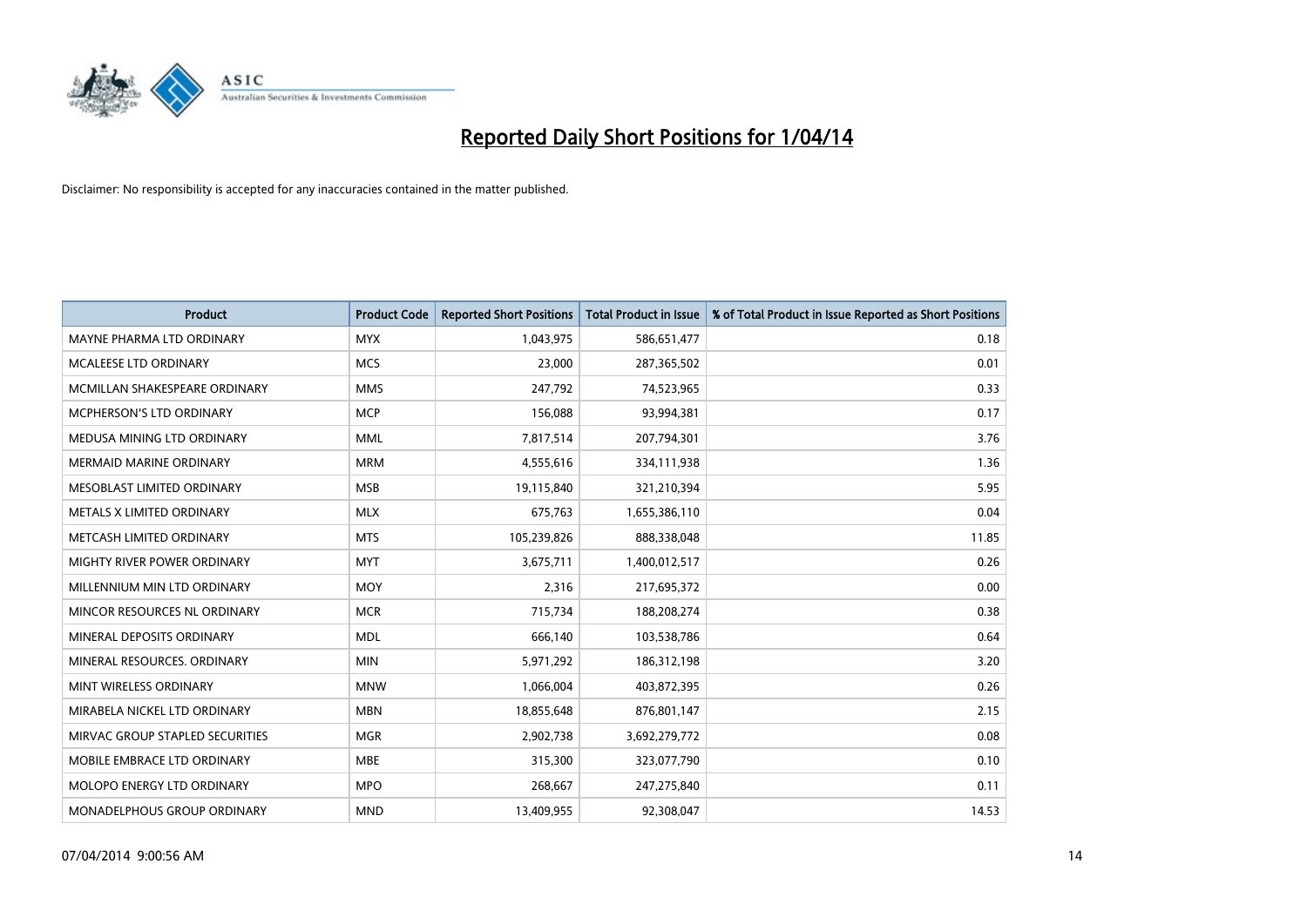

| <b>Product</b>                    | <b>Product Code</b> | <b>Reported Short Positions</b> | <b>Total Product in Issue</b> | % of Total Product in Issue Reported as Short Positions |
|-----------------------------------|---------------------|---------------------------------|-------------------------------|---------------------------------------------------------|
| MORTGAGE CHOICE LTD ORDINARY      | <b>MOC</b>          | 3,976                           | 123,780,387                   | 0.00                                                    |
| MOUNT GIBSON IRON ORDINARY        | MGX                 | 9,690,277                       | 1,090,584,232                 | 0.89                                                    |
| MULTIPLEX SITES SITES             | <b>MXUPA</b>        | 1,670                           | 4,500,000                     | 0.04                                                    |
| MURCHISON METALS LTD ORDINARY     | <b>MMX</b>          | 216,291                         | 450,497,346                   | 0.05                                                    |
| <b>MYER HOLDINGS LTD ORDINARY</b> | <b>MYR</b>          | 73,329,858                      | 585,684,551                   | 12.52                                                   |
| <b>MYSTATE LIMITED ORDINARY</b>   | <b>MYS</b>          | 635                             | 87,234,451                    | 0.00                                                    |
| NANOSONICS LIMITED ORDINARY       | <b>NAN</b>          | 180,817                         | 263,798,826                   | 0.07                                                    |
| NATIONAL AUST. BANK ORDINARY      | <b>NAB</b>          | 7,161,292                       | 2,353,760,289                 | 0.30                                                    |
| NATIONAL STORAGE STAPLED          | <b>NSR</b>          | 1,547,262                       | 244,897,097                   | 0.63                                                    |
| NAVITAS LIMITED ORDINARY          | <b>NVT</b>          | 3,178,445                       | 375,712,581                   | 0.85                                                    |
| NEARMAP LTD ORDINARY              | <b>NEA</b>          | 66,774                          | 337,346,101                   | 0.02                                                    |
| NEON ENERGY LIMITED ORDINARY      | <b>NEN</b>          | 242,166                         | 553,037,848                   | 0.04                                                    |
| NEW HOPE CORPORATION ORDINARY     | <b>NHC</b>          | 702,270                         | 830,933,112                   | 0.08                                                    |
| NEWCREST MINING ORDINARY          | <b>NCM</b>          | 5,815,979                       | 766,510,971                   | 0.76                                                    |
| NEWS CORP A NON-VOTING CDI        | <b>NWSLV</b>        | 409,519                         | 3,390,091                     | 12.08                                                   |
| NEWS CORP B VOTING CDI            | <b>NWS</b>          | 2,641,151                       | 19,315,405                    | 13.67                                                   |
| NEWSAT LIMITED ORDINARY           | <b>NWT</b>          | 7,401,943                       | 612,199,841                   | 1.21                                                    |
| NEXTDC LIMITED ORDINARY           | <b>NXT</b>          | 10,120,615                      | 192,904,486                   | 5.25                                                    |
| NEXUS ENERGY LIMITED ORDINARY     | <b>NXS</b>          | 1,462,101                       | 1,330,219,459                 | 0.11                                                    |
| NIB HOLDINGS LIMITED ORDINARY     | <b>NHF</b>          | 3,606,645                       | 439,004,182                   | 0.82                                                    |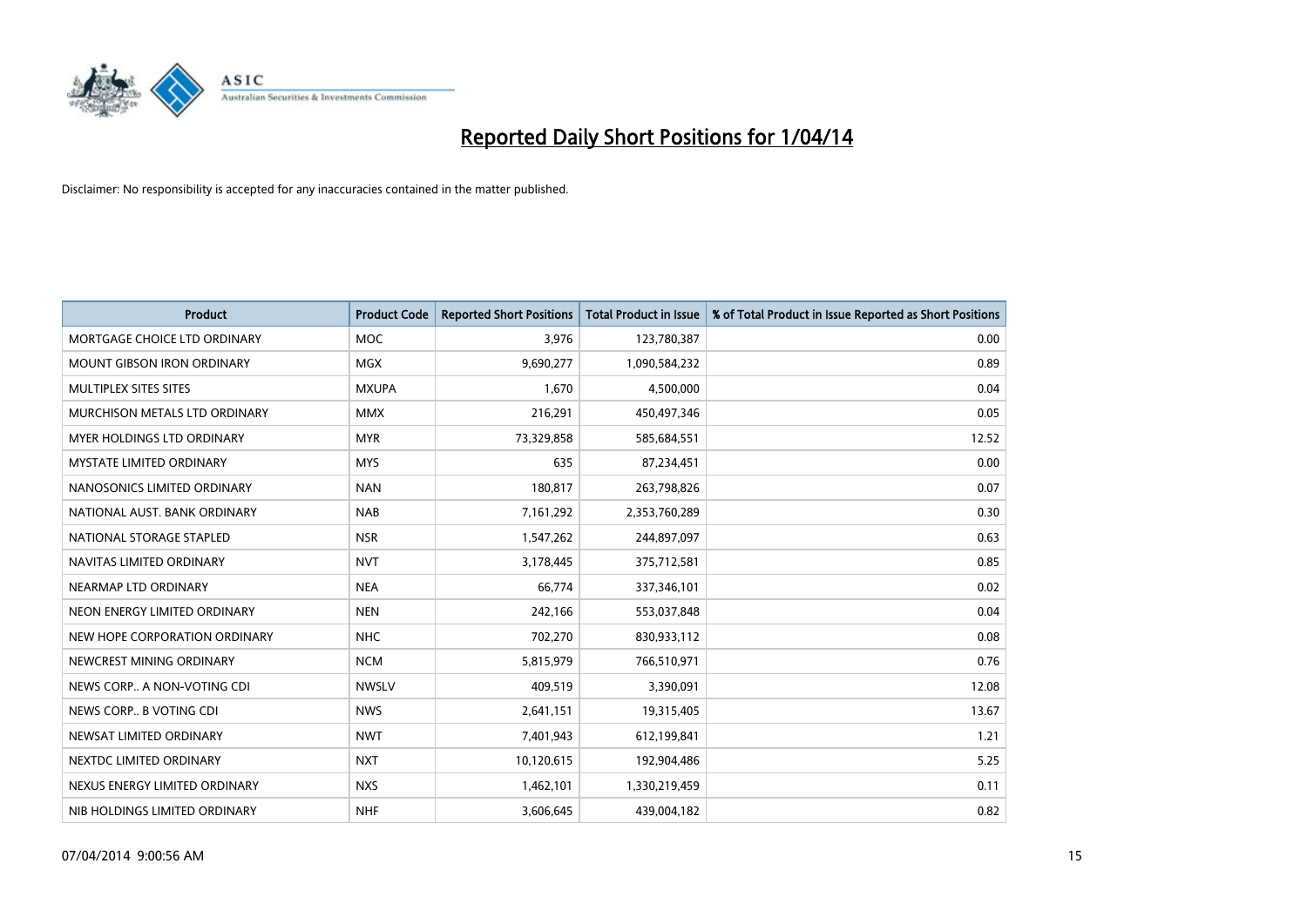

| <b>Product</b>                        | <b>Product Code</b> | <b>Reported Short Positions</b> | <b>Total Product in Issue</b> | % of Total Product in Issue Reported as Short Positions |
|---------------------------------------|---------------------|---------------------------------|-------------------------------|---------------------------------------------------------|
| NICK SCALI LIMITED ORDINARY           | <b>NCK</b>          | 2,001                           | 81,000,000                    | 0.00                                                    |
| NIDO PETROLEUM ORDINARY               | <b>NDO</b>          | 47,402                          | 2,048,317,635                 | 0.00                                                    |
| NINE ENTERTAINMENT ORDINARY           | <b>NEC</b>          | 12,053,736                      | 940,295,023                   | 1.28                                                    |
| NOBLE MINERAL RES ORDINARY            | <b>NMG</b>          | 2,365,726                       | 666,397,952                   | 0.36                                                    |
| NORTHERN IRON LTD ORDINARY            | <b>NFE</b>          | 15,121                          | 484,405,314                   | 0.00                                                    |
| NORTHERN STAR ORDINARY                | <b>NST</b>          | 2,437,367                       | 578,591,915                   | 0.42                                                    |
| NOVOGEN LIMITED ORDINARY              | <b>NRT</b>          | 169,998                         | 168,557,834                   | 0.10                                                    |
| NRW HOLDINGS LIMITED ORDINARY         | <b>NWH</b>          | 18,719,631                      | 278,888,011                   | 6.71                                                    |
| NUCOAL RESOURCES LTD ORDINARY         | <b>NCR</b>          | 1                               | 768,612,354                   | 0.00                                                    |
| NUFARM LIMITED ORDINARY               | <b>NUF</b>          | 20,457,011                      | 263,725,895                   | 7.76                                                    |
| OAKTON LIMITED ORDINARY               | <b>OKN</b>          | 57,737                          | 89,990,235                    | 0.06                                                    |
| OCEANAGOLD CORP. CHESS DEPOSITARY INT | <b>OGC</b>          | 3,769,831                       | 300,499,041                   | 1.25                                                    |
| OIL SEARCH LTD ORDINARY               | <b>OSH</b>          | 16,302,797                      | 1,492,751,394                 | 1.09                                                    |
| OM HOLDINGS LIMITED ORDINARY          | <b>OMH</b>          | 1,926,708                       | 733,423,337                   | 0.26                                                    |
| ORICA LIMITED ORDINARY                | ORI                 | 8,377,723                       | 370,924,362                   | 2.26                                                    |
| ORIGIN ENERGY ORDINARY                | <b>ORG</b>          | 6,924,696                       | 1,101,228,973                 | 0.63                                                    |
| OROCOBRE LIMITED ORDINARY             | <b>ORE</b>          | 2,094,893                       | 132,041,911                   | 1.59                                                    |
| ORORA LIMITED ORDINARY                | <b>ORA</b>          | 447,229                         | 1,206,684,923                 | 0.04                                                    |
| OROTONGROUP LIMITED ORDINARY          | ORL                 | 182,793                         | 40,880,902                    | 0.45                                                    |
| OTTO ENERGY LIMITED ORDINARY          | <b>OEL</b>          | 71,572                          | 1,149,290,071                 | 0.01                                                    |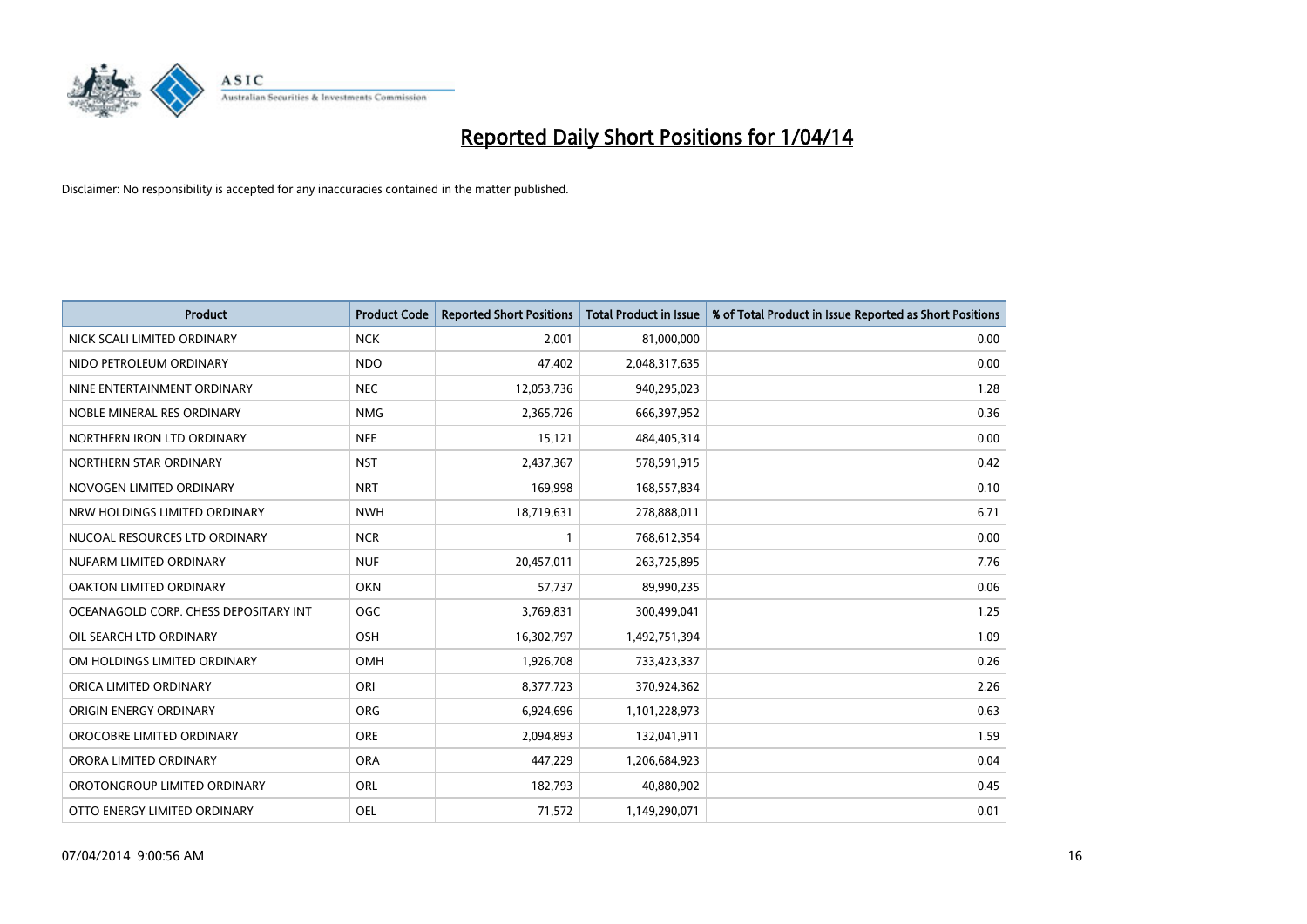

| <b>Product</b>                | <b>Product Code</b> | <b>Reported Short Positions</b> | <b>Total Product in Issue</b> | % of Total Product in Issue Reported as Short Positions |
|-------------------------------|---------------------|---------------------------------|-------------------------------|---------------------------------------------------------|
| <b>OZ MINERALS ORDINARY</b>   | OZL                 | 11,295,572                      | 303,470,022                   | 3.72                                                    |
| OZFOREX GROUP LTD ORDINARY    | <b>OFX</b>          | 4,278,413                       | 240,000,000                   | 1.78                                                    |
| PACIFIC BRANDS ORDINARY       | <b>PBG</b>          | 17,256,267                      | 912,915,695                   | 1.89                                                    |
| PACT GROUP HLDGS LTD ORDINARY | <b>PGH</b>          | 2,799,469                       | 294,097,961                   | 0.95                                                    |
| PALADIN ENERGY LTD ORDINARY   | <b>PDN</b>          | 90,115,827                      | 964, 367, 284                 | 9.34                                                    |
| PANAUST LIMITED ORDINARY      | <b>PNA</b>          | 6,592,348                       | 634,392,712                   | 1.04                                                    |
| PANORAMIC RESOURCES ORDINARY  | PAN                 | 591,213                         | 322,275,824                   | 0.18                                                    |
| PANTERRA GOLD LTD ORDINARY    | PGI                 | 1                               | 772,781,012                   | 0.00                                                    |
| PAPERLINX LIMITED ORDINARY    | <b>PPX</b>          | 45,095                          | 665, 181, 261                 | 0.01                                                    |
| PAPILLON RES LTD ORDINARY     | PIR                 | 11,486,185                      | 340,894,210                   | 3.37                                                    |
| PATTIES FOODS LTD ORDINARY    | <b>PFL</b>          | 10,001                          | 139,144,338                   | 0.01                                                    |
| PEET LIMITED ORDINARY         | <b>PPC</b>          | 329,973                         | 433,389,348                   | 0.08                                                    |
| PENINSULA ENERGY LTD ORDINARY | <b>PEN</b>          | 8,000,001                       | 3,420,028,891                 | 0.23                                                    |
| PERPETUAL LIMITED ORDINARY    | <b>PPT</b>          | 1,194,643                       | 46,529,270                    | 2.57                                                    |
| PERSEUS MINING LTD ORDINARY   | PRU                 | 15,560,977                      | 526,656,401                   | 2.95                                                    |
| PHARMAXIS LTD ORDINARY        | <b>PXS</b>          | 408,118                         | 309,514,849                   | 0.13                                                    |
| PHOSPHAGENICS LTD. ORDINARY   | POH                 | 50,000                          | 1,020,465,957                 | 0.00                                                    |
| PLATINUM ASSET ORDINARY       | <b>PTM</b>          | 389,199                         | 579,959,095                   | 0.07                                                    |
| PLATINUM AUSTRALIA ORDINARY   | <b>PLA</b>          | 836,127                         | 504,968,043                   | 0.17                                                    |
| PLATINUM CAPITAL LTD ORDINARY | <b>PMC</b>          | 23,326                          | 231,071,933                   | 0.01                                                    |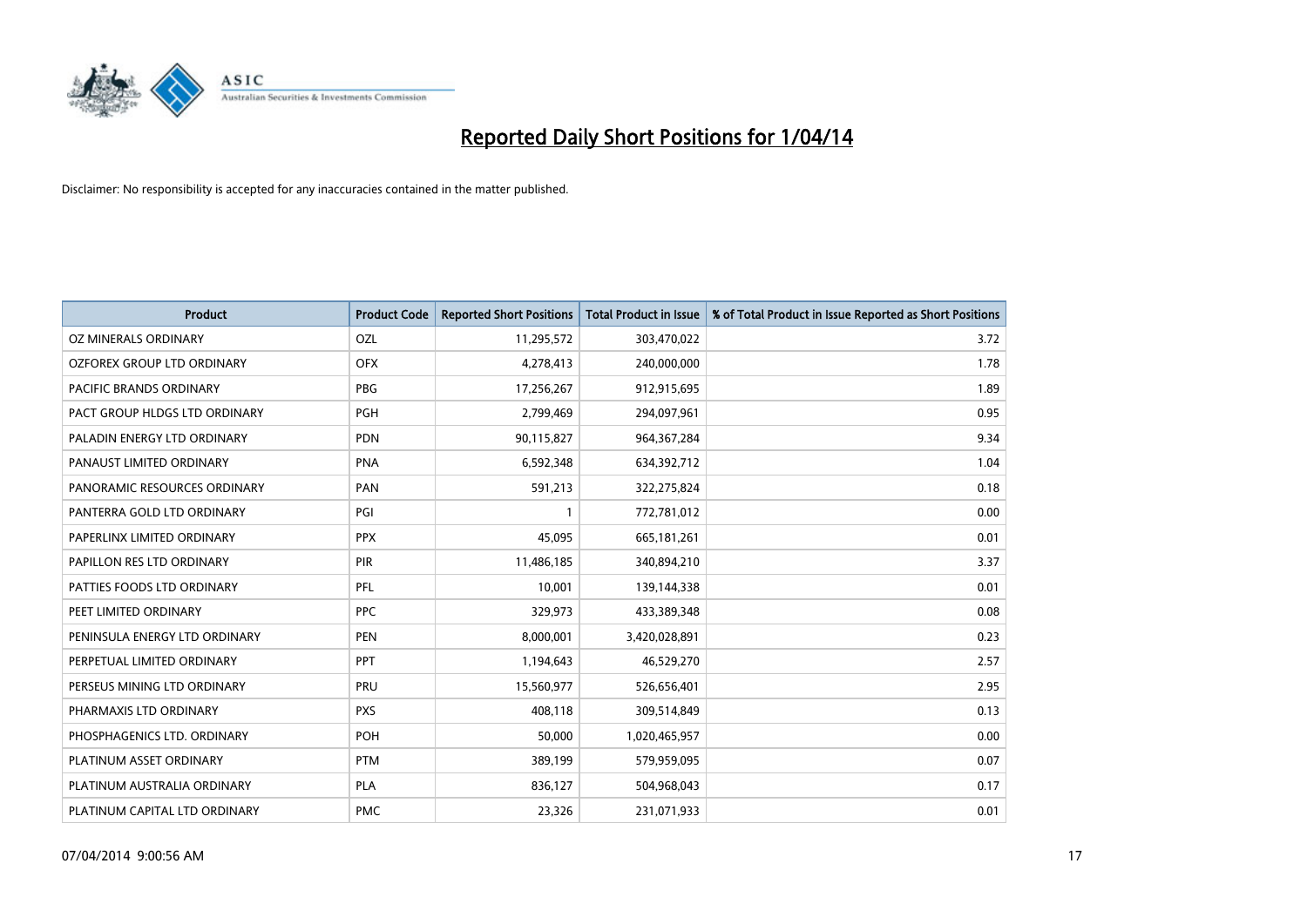

| <b>Product</b>                      | <b>Product Code</b> | <b>Reported Short Positions</b> | <b>Total Product in Issue</b> | % of Total Product in Issue Reported as Short Positions |
|-------------------------------------|---------------------|---------------------------------|-------------------------------|---------------------------------------------------------|
| <b>PMP LIMITED ORDINARY</b>         | <b>PMP</b>          | 1,584,873                       | 323,781,124                   | 0.49                                                    |
| POSEIDON NICK LTD ORDINARY          | <b>POS</b>          | 496,239                         | 466,264,157                   | 0.11                                                    |
|                                     |                     |                                 |                               |                                                         |
| PRANA BIOTECHNOLOGY ORDINARY        | PBT                 | 1,902,825                       | 429,475,350                   | 0.44                                                    |
| PREMIER INVESTMENTS ORDINARY        | <b>PMV</b>          | 253,074                         | 155,314,874                   | 0.16                                                    |
| PRIMA BIOMED LTD ORDINARY           | <b>PRR</b>          | 681,098                         | 1,228,709,341                 | 0.06                                                    |
| PRIMARY HEALTH CARE ORDINARY        | <b>PRY</b>          | 13,722,927                      | 504,956,647                   | 2.72                                                    |
| PRIME MEDIA GRP LTD ORDINARY        | PRT                 | 148,000                         | 366,330,303                   | 0.04                                                    |
| PROGRAMMED ORDINARY                 | <b>PRG</b>          | 60,605                          | 118,235,616                   | 0.05                                                    |
| PURA VIDA ENERGY NL ORDINARY        | <b>PVD</b>          | 36,537                          | 126,641,883                   | 0.03                                                    |
| <b>QANTAS AIRWAYS ORDINARY</b>      | QAN                 | 74,728,975                      | 2,196,330,250                 | 3.40                                                    |
| OBE INSURANCE GROUP ORDINARY        | <b>OBE</b>          | 20,723,142                      | 1,248,704,599                 | 1.66                                                    |
| ORXPHARMA LTD ORDINARY              | QRX                 | 66,492                          | 164,190,969                   | 0.04                                                    |
| <b>QUBE HOLDINGS LTD ORDINARY</b>   | <b>QUB</b>          | 30,935,068                      | 931,433,499                   | 3.32                                                    |
| RAMELIUS RESOURCES ORDINARY         | <b>RMS</b>          | 172,922                         | 365,380,380                   | 0.05                                                    |
| RAMSAY HEALTH CARE ORDINARY         | <b>RHC</b>          | 1,502,685                       | 202,081,252                   | 0.74                                                    |
| <b>RCG CORPORATION LTD ORDINARY</b> | <b>RCG</b>          | 340,184                         | 263,808,625                   | 0.13                                                    |
| <b>RCR TOMLINSON ORDINARY</b>       | <b>RCR</b>          | 201,414                         | 136,989,238                   | 0.15                                                    |
| <b>REA GROUP ORDINARY</b>           | <b>REA</b>          | 868,413                         | 131,714,699                   | 0.66                                                    |
| RECALL HOLDINGS LTD ORDINARY        | <b>REC</b>          | 1,437,719                       | 312,836,448                   | 0.46                                                    |
| RECKON LIMITED ORDINARY             | <b>RKN</b>          | 1,371,117                       | 126,913,066                   | 1.08                                                    |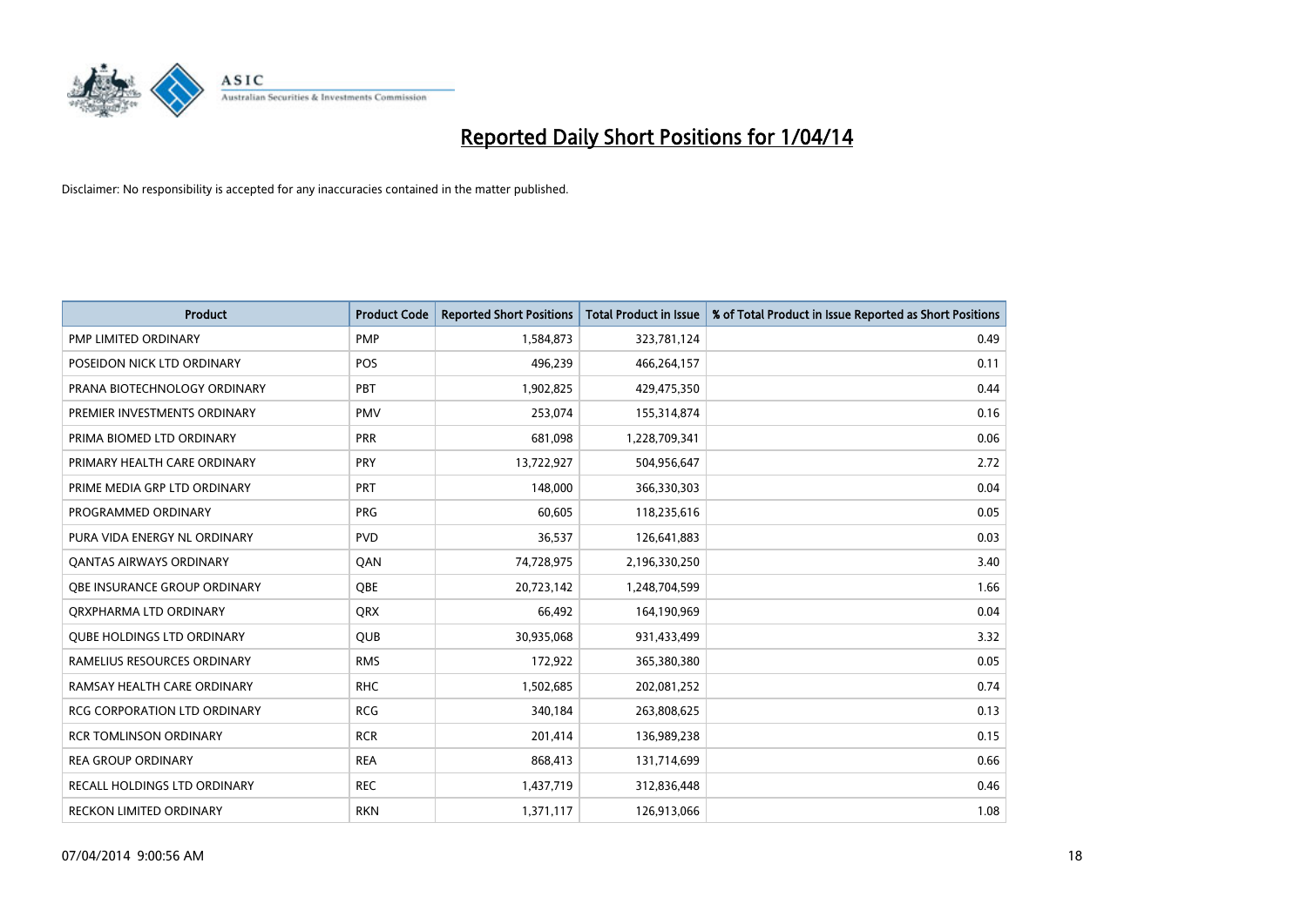

| <b>Product</b>                      | <b>Product Code</b> | <b>Reported Short Positions</b> | <b>Total Product in Issue</b> | % of Total Product in Issue Reported as Short Positions |
|-------------------------------------|---------------------|---------------------------------|-------------------------------|---------------------------------------------------------|
| <b>RED FORK ENERGY ORDINARY</b>     | <b>RFE</b>          | 1,758,245                       | 501,051,719                   | 0.35                                                    |
| REDBANK ENERGY LTD ORDINARY         | AEJ                 | 13                              | 786,287                       | 0.00                                                    |
| REECE AUSTRALIA LTD. ORDINARY       | <b>REH</b>          | 272                             | 99,600,000                    | 0.00                                                    |
| REED RESOURCES LTD ORDINARY         | <b>RDR</b>          | 248,500                         | 523,453,895                   | 0.05                                                    |
| <b>REGIS RESOURCES ORDINARY</b>     | <b>RRL</b>          | 25,754,135                      | 499,744,095                   | 5.15                                                    |
| RESMED INC CDI 10:1                 | <b>RMD</b>          | 39,748,308                      | 1,415,926,590                 | 2.81                                                    |
| <b>RESOLUTE MINING ORDINARY</b>     | <b>RSG</b>          | 14,204,125                      | 641,189,223                   | 2.22                                                    |
| RESOURCE EQUIP LTD ORDINARY         | <b>RQL</b>          | 300                             | 251,131,629                   | 0.00                                                    |
| <b>RESOURCE GENERATION ORDINARY</b> | <b>RES</b>          | 224,301                         | 581,380,338                   | 0.04                                                    |
| RETAIL FOOD GROUP ORDINARY          | <b>RFG</b>          | 4,324,824                       | 144,049,390                   | 3.00                                                    |
| REX MINERALS LIMITED ORDINARY       | <b>RXM</b>          | 1,660,804                       | 216,907,284                   | 0.77                                                    |
| <b>RIDLEY CORPORATION ORDINARY</b>  | <b>RIC</b>          | 1,950,728                       | 307,817,071                   | 0.63                                                    |
| RIO TINTO LIMITED ORDINARY          | <b>RIO</b>          | 5,809,487                       | 435,758,720                   | 1.33                                                    |
| ROC OIL COMPANY ORDINARY            | <b>ROC</b>          | 613,280                         | 686,568,400                   | 0.09                                                    |
| ROYAL WOLF HOLDINGS ORDINARY        | <b>RWH</b>          | 192,532                         | 100,387,052                   | 0.19                                                    |
| RURALCO HOLDINGS ORDINARY           | <b>RHL</b>          | 1,000                           | 77,291,069                    | 0.00                                                    |
| SAI GLOBAL LIMITED ORDINARY         | SAI                 | 11,185,593                      | 210,774,480                   | 5.31                                                    |
| SALMAT LIMITED ORDINARY             | <b>SLM</b>          | 788                             | 159,812,799                   | 0.00                                                    |
| SAMSON OIL & GAS LTD ORDINARY       | SSN                 | 11,020,000                      | 2,547,627,193                 | 0.43                                                    |
| SANDFIRE RESOURCES ORDINARY         | <b>SFR</b>          | 1,059,362                       | 155,640,968                   | 0.68                                                    |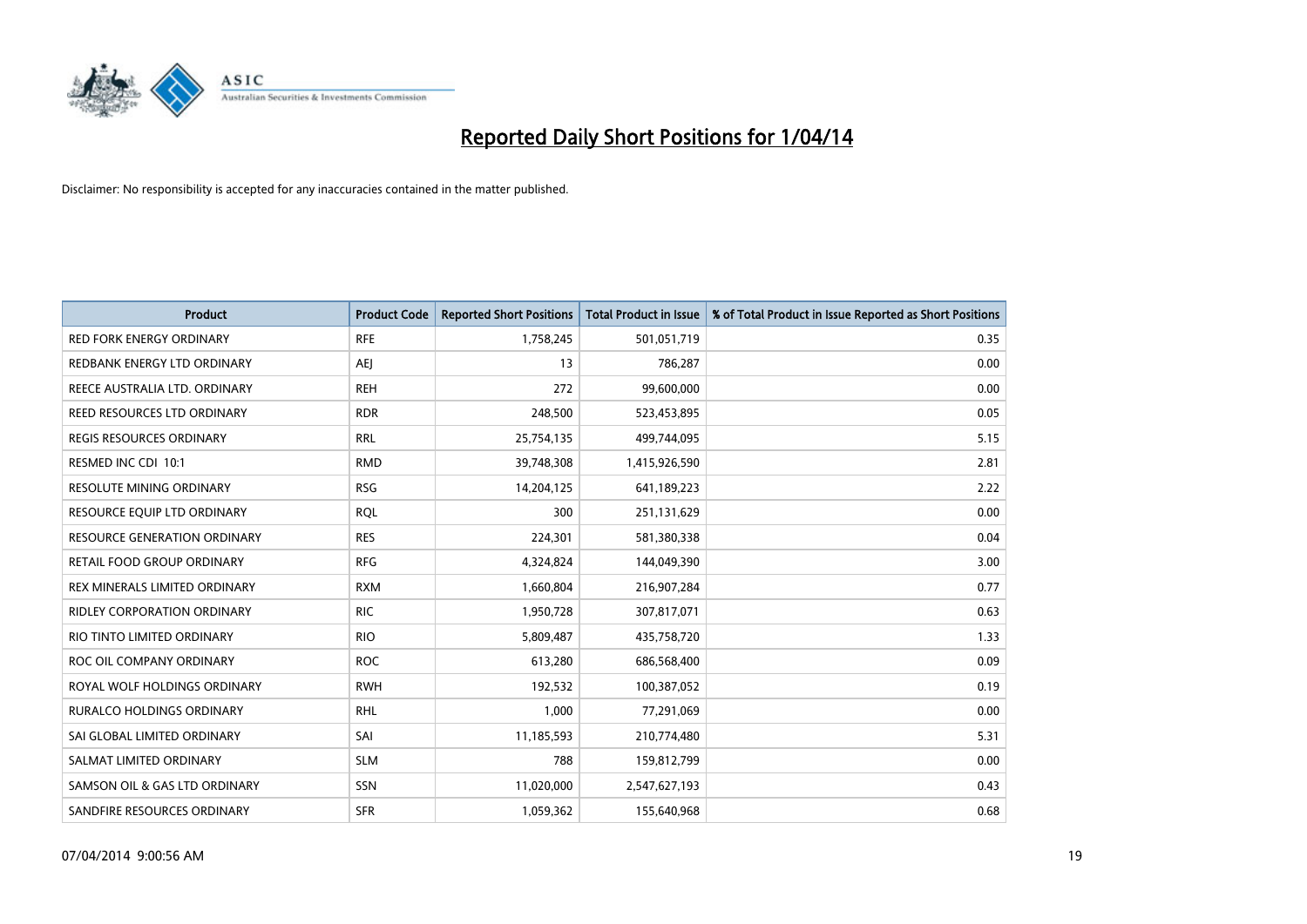

| <b>Product</b>                           | <b>Product Code</b> | <b>Reported Short Positions</b> | <b>Total Product in Issue</b> | % of Total Product in Issue Reported as Short Positions |
|------------------------------------------|---------------------|---------------------------------|-------------------------------|---------------------------------------------------------|
| <b>SANTOS LTD ORDINARY</b>               | <b>STO</b>          | 6,743,093                       | 975,312,895                   | 0.69                                                    |
| SARACEN MINERAL ORDINARY                 | <b>SAR</b>          | 5,480,520                       | 792,784,738                   | 0.69                                                    |
| SCA PROPERTY GROUP STAPLED SECURITIES    | <b>SCP</b>          | 47,337,680                      | 648,628,320                   | 7.30                                                    |
| SEEK LIMITED ORDINARY                    | <b>SEK</b>          | 5,517,860                       | 340,384,875                   | 1.62                                                    |
| SELECT HARVESTS ORDINARY                 | <b>SHV</b>          | 8,745                           | 57,815,720                    | 0.02                                                    |
| SENEX ENERGY LIMITED ORDINARY            | <b>SXY</b>          | 7,412,840                       | 1,145,058,917                 | 0.65                                                    |
| SERVCORP LIMITED ORDINARY                | SRV                 | 26,056                          | 98,432,275                    | 0.03                                                    |
| SERVICE STREAM ORDINARY                  | <b>SSM</b>          | 30                              | 326,943,570                   | 0.00                                                    |
| SEVEN GROUP HOLDINGS ORDINARY            | <b>SVW</b>          | 339,468                         | 307,356,159                   | 0.11                                                    |
| SEVEN WEST MEDIA LTD ORDINARY            | <b>SWM</b>          | 9,937,699                       | 999,160,872                   | 0.99                                                    |
| SIGMA PHARMACEUTICAL ORDINARY            | <b>SIP</b>          | 9,687,684                       | 1,119,954,243                 | 0.87                                                    |
| SILEX SYSTEMS ORDINARY                   | <b>SLX</b>          | 2,957,931                       | 170,367,734                   | 1.74                                                    |
| SILVER CHEF LIMITED ORDINARY             | SIV                 | 102,820                         | 29,333,629                    | 0.35                                                    |
| SILVER LAKE RESOURCE ORDINARY            | <b>SLR</b>          | 26,030,879                      | 503,233,971                   | 5.17                                                    |
| SIMS METAL MGMT LTD ORDINARY             | <b>SGM</b>          | 14,415,851                      | 204,468,597                   | 7.05                                                    |
| SINGAPORE TELECOMM. CHESS DEPOSITARY INT | SGT                 | 3,251,316                       | 141,656,570                   | 2.30                                                    |
| SINO GAS ENERGY ORDINARY                 | SEH                 | 1,445,896                       | 1,530,457,040                 | 0.09                                                    |
| SIRIUS RESOURCES NL ORDINARY             | <b>SIR</b>          | 11,299,718                      | 261,980,167                   | 4.31                                                    |
| SIRTEX MEDICAL ORDINARY                  | <b>SRX</b>          | 109,374                         | 56,108,439                    | 0.19                                                    |
| SKILLED GROUP LTD ORDINARY               | <b>SKE</b>          | 2,669,379                       | 235,254,496                   | 1.13                                                    |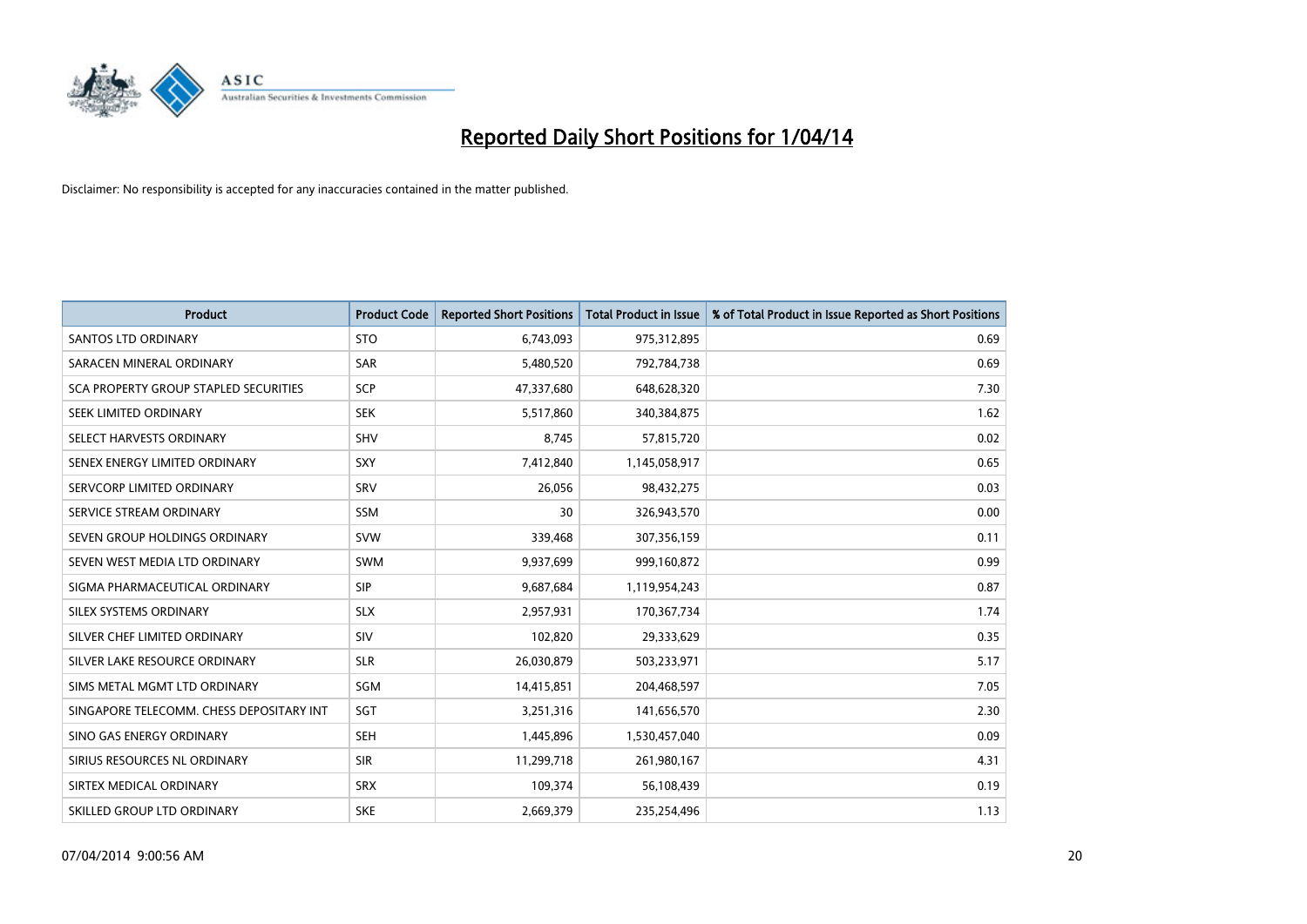

| <b>Product</b>                           | <b>Product Code</b> | <b>Reported Short Positions</b> | <b>Total Product in Issue</b> | % of Total Product in Issue Reported as Short Positions |
|------------------------------------------|---------------------|---------------------------------|-------------------------------|---------------------------------------------------------|
| <b>SKY NETWORK ORDINARY</b>              | <b>SKT</b>          | 249,670                         | 389,139,785                   | 0.06                                                    |
| SKYCITY ENT GRP LTD ORDINARY             | <b>SKC</b>          | 473,929                         | 580,016,676                   | 0.08                                                    |
| <b>SLATER &amp; GORDON ORDINARY</b>      | SGH                 | 4,379,892                       | 203,821,542                   | 2.15                                                    |
| SMS MANAGEMENT. ORDINARY                 | <b>SMX</b>          | 2,440,153                       | 70,099,763                    | 3.48                                                    |
| SONIC HEALTHCARE ORDINARY                | SHL                 | 4,472,464                       | 400,786,556                   | 1.12                                                    |
| SOUL PATTINSON (W.H) ORDINARY            | SOL                 | 14,470                          | 239,395,320                   | 0.01                                                    |
| SOUTH BOULDER MINES ORDINARY             | <b>STB</b>          | 33,001                          | 128,677,826                   | 0.03                                                    |
| SP AUSNET STAPLED SECURITIES             | <b>SPN</b>          | 80,268,461                      | 3,386,607,080                 | 2.37                                                    |
| SPARK INFRASTRUCTURE STAPLED US PROHIBT. | SKI                 | 46,046,055                      | 1,326,734,264                 | 3.47                                                    |
| SPDR 200 FUND ETF UNITS                  | <b>STW</b>          | 41,643                          | 45,026,368                    | 0.09                                                    |
| SPDR 200 RESOURCES ETF UNITS             | <b>OZR</b>          | 18,388                          | 1,601,962                     | 1.15                                                    |
| SPDR SMALL ORDS ETF UNITS                | SSO                 | 144,028                         | 801,304                       | 17.97                                                   |
| SPECIALTY FASHION ORDINARY               | <b>SFH</b>          | 50,008                          | 192,236,121                   | 0.03                                                    |
| ST BARBARA LIMITED ORDINARY              | SBM                 | 31,336,887                      | 488,074,077                   | 6.42                                                    |
| STARPHARMA HOLDINGS ORDINARY             | SPL                 | 14,978,768                      | 284,664,680                   | 5.26                                                    |
| STEADFAST GROUP LTD ORDINARY             | SDF                 | 1,051,521                       | 500,971,408                   | 0.21                                                    |
| STHN CROSS MEDIA ORDINARY                | SXL                 | 13,705,505                      | 705,246,986                   | 1.94                                                    |
| STOCKLAND UNITS/ORD STAPLED              | SGP                 | 10,332,149                      | 2,326,978,560                 | 0.44                                                    |
| STRAITS RES LTD. ORDINARY                | SRO                 | 28,747                          | 1,217,730,293                 | 0.00                                                    |
| STW COMMUNICATIONS ORDINARY              | SGN                 | 1,254,509                       | 403,828,512                   | 0.31                                                    |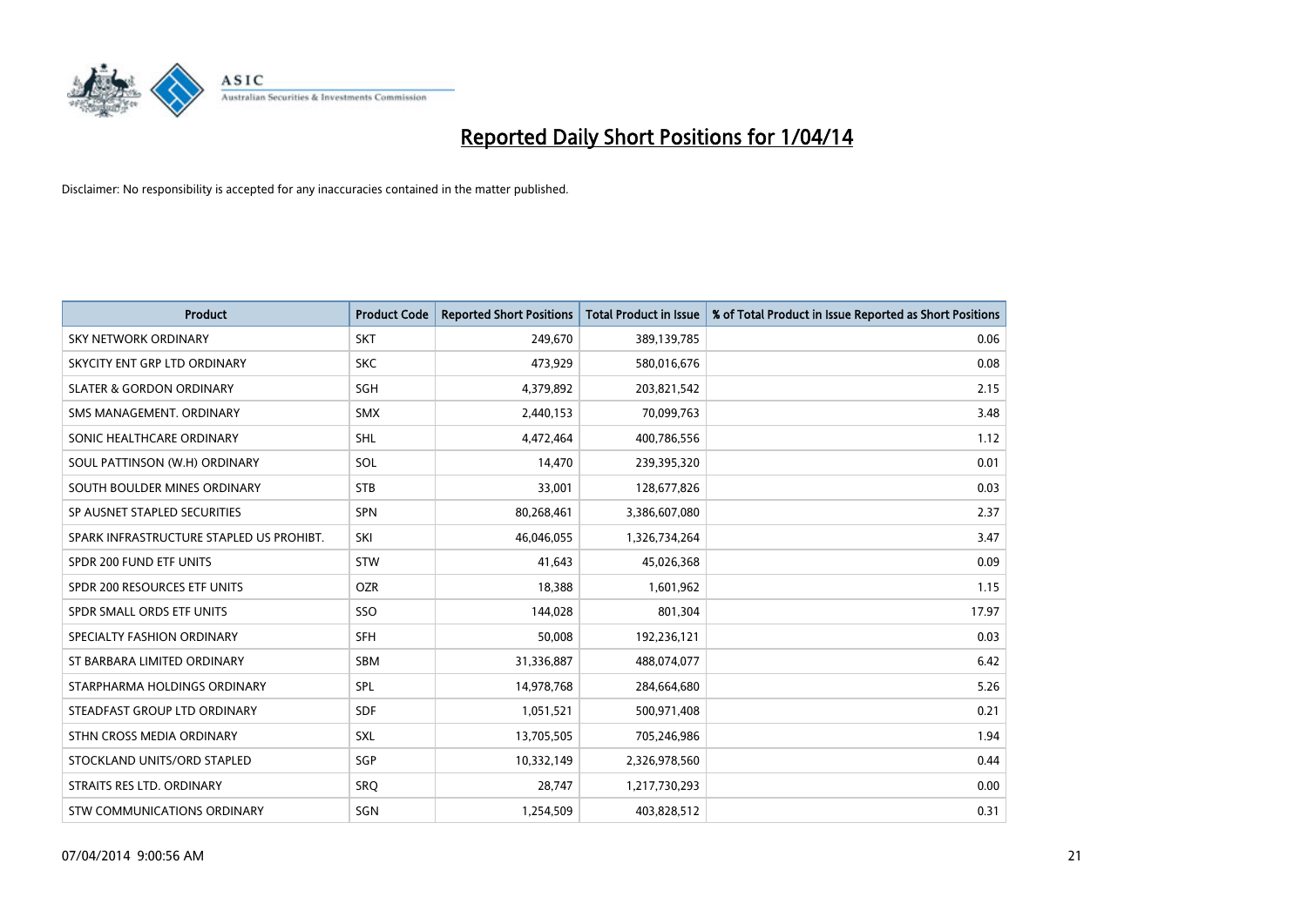

| <b>Product</b>                    | <b>Product Code</b> | <b>Reported Short Positions</b> | <b>Total Product in Issue</b> | % of Total Product in Issue Reported as Short Positions |
|-----------------------------------|---------------------|---------------------------------|-------------------------------|---------------------------------------------------------|
| <b>SUNCORP GROUP LTD ORDINARY</b> | <b>SUN</b>          | 8,674,704                       | 1,286,600,980                 | 0.67                                                    |
| SUNDANCE ENERGY ORDINARY          | <b>SEA</b>          | 9,788,714                       | 526,911,724                   | 1.86                                                    |
| SUNDANCE RESOURCES ORDINARY       | <b>SDL</b>          | 85,631,849                      | 3,079,369,367                 | 2.78                                                    |
| SUNLAND GROUP LTD ORDINARY        | <b>SDG</b>          | 52,018                          | 181,710,087                   | 0.03                                                    |
| SUPER RET REP LTD ORDINARY        | SUL                 | 3,828,386                       | 196,731,620                   | 1.95                                                    |
| SYD AIRPORT STAPLED US PROHIBIT.  | <b>SYD</b>          | 15,487,309                      | 2,216,216,041                 | 0.70                                                    |
| SYRAH RESOURCES ORDINARY          | <b>SYR</b>          | 4,435,734                       | 162,385,614                   | 2.73                                                    |
| TABCORP HOLDINGS LTD ORDINARY     | <b>TAH</b>          | 18,165,623                      | 762,954,019                   | 2.38                                                    |
| TAP OIL LIMITED ORDINARY          | <b>TAP</b>          | 54,866                          | 242,237,221                   | 0.02                                                    |
| TASSAL GROUP LIMITED ORDINARY     | <b>TGR</b>          | 174,069                         | 146,507,029                   | 0.12                                                    |
| TATTS GROUP LTD ORDINARY          | <b>TTS</b>          | 12,120,346                      | 1,417,117,821                 | 0.86                                                    |
| <b>TECHNOLOGY ONE ORDINARY</b>    | <b>TNE</b>          | 220,523                         | 307,751,455                   | 0.07                                                    |
| TELECOM CORPORATION ORDINARY      | <b>TEL</b>          | 16,566,174                      | 1,824,369,462                 | 0.91                                                    |
| TELSTRA CORPORATION, ORDINARY     | <b>TLS</b>          | 9,411,931                       | 12,443,074,357                | 0.08                                                    |
| TEN NETWORK HOLDINGS ORDINARY     | <b>TEN</b>          | 152,648,209                     | 2,630,984,596                 | 5.80                                                    |
| TERANGA GOLD CORP CDI 1:1         | <b>TGZ</b>          | 195,089                         | 107,748,431                   | 0.18                                                    |
| TFS CORPORATION LTD ORDINARY      | <b>TFC</b>          | 717,779                         | 282,157,408                   | 0.25                                                    |
| THE REJECT SHOP ORDINARY          | <b>TRS</b>          | 1,930,970                       | 28,826,248                    | 6.70                                                    |
| <b>TIGER RESOURCES ORDINARY</b>   | <b>TGS</b>          | 138,161                         | 803,311,695                   | 0.02                                                    |
| TOLL HOLDINGS LTD ORDINARY        | <b>TOL</b>          | 34, 167, 196                    | 717,133,875                   | 4.76                                                    |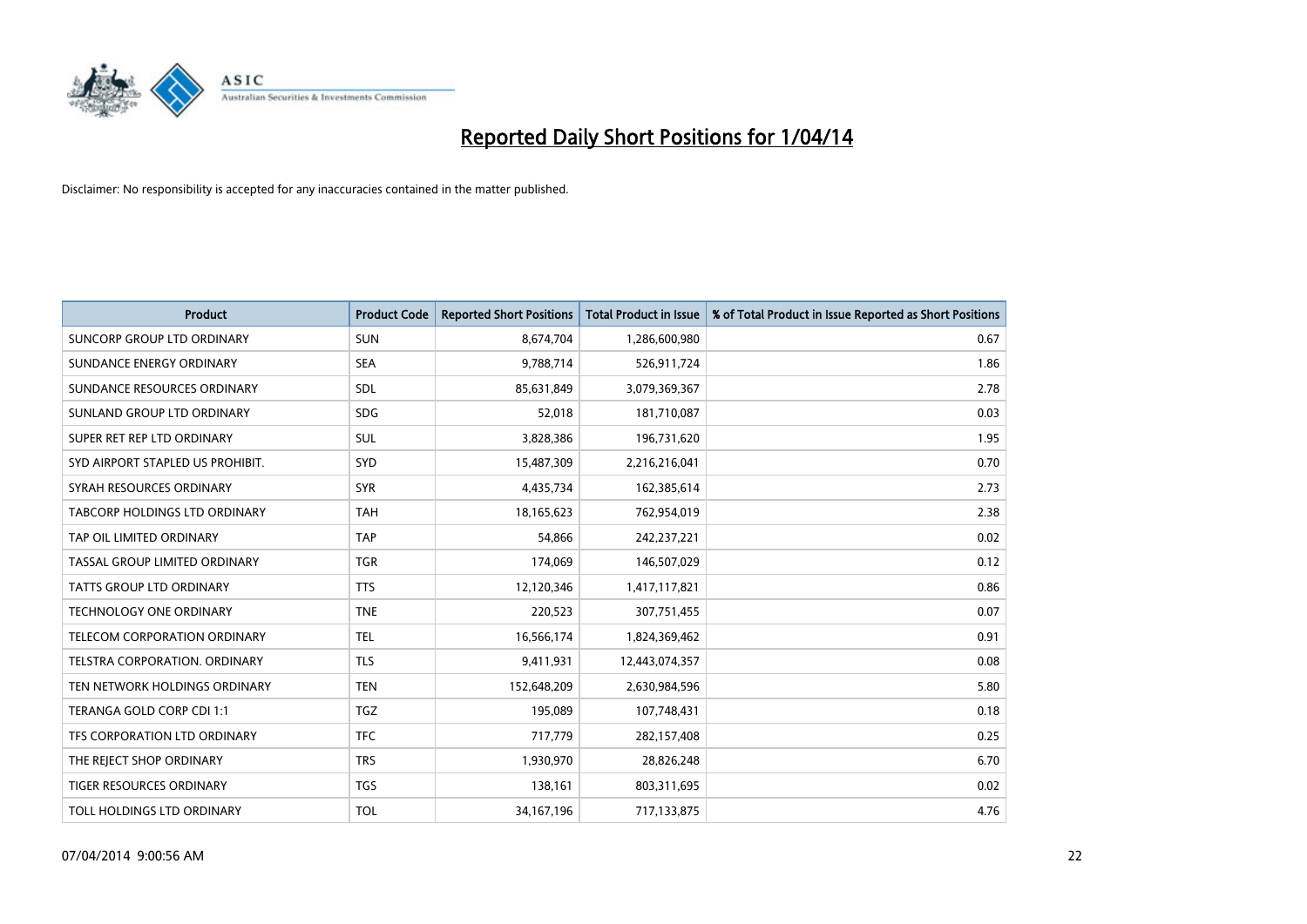

| <b>Product</b>                        | <b>Product Code</b> | <b>Reported Short Positions</b> | <b>Total Product in Issue</b> | % of Total Product in Issue Reported as Short Positions |
|---------------------------------------|---------------------|---------------------------------|-------------------------------|---------------------------------------------------------|
| TOX FREE SOLUTIONS ORDINARY           | <b>TOX</b>          | 2,334,200                       | 133,252,359                   | 1.75                                                    |
| TPG TELECOM LIMITED ORDINARY          | <b>TPM</b>          | 2,605,465                       | 793,808,141                   | 0.33                                                    |
| <b>TRADE ME GROUP ORDINARY</b>        | <b>TME</b>          | 1,934,528                       | 396,548,005                   | 0.49                                                    |
| TRANSFIELD SERVICES ORDINARY          | <b>TSE</b>          | 39,384,531                      | 512,457,716                   | 7.69                                                    |
| TRANSPACIFIC INDUST, ORDINARY         | <b>TPI</b>          | 14,638,359                      | 1,578,786,704                 | 0.93                                                    |
| TRANSURBAN GROUP TRIPLE STAPLED SEC.  | <b>TCL</b>          | 8,309,333                       | 1,491,855,200                 | 0.56                                                    |
| <b>TREASURY GROUP ORDINARY</b>        | <b>TRG</b>          | 9,069                           | 23,070,755                    | 0.04                                                    |
| TREASURY WINE ESTATE ORDINARY         | <b>TWE</b>          | 53,135,571                      | 647,227,144                   | 8.21                                                    |
| TROY RESOURCES LTD ORDINARY           | <b>TRY</b>          | 3,683,464                       | 190,775,997                   | 1.93                                                    |
| TWENTY-FIRST FOX INC A NON-VOTING CDI | <b>FOXLV</b>        | 346,430                         | 20,840,872                    | 1.66                                                    |
| TWENTY-FIRST FOX INC B VOTING CDI     | <b>FOX</b>          | 1,755,073                       | 166,198,478                   | 1.06                                                    |
| UGL LIMITED ORDINARY                  | UGL                 | 23,520,969                      | 166,511,240                   | 14.13                                                   |
| UNILIFE CORPORATION CDI 6:1           | <b>UNS</b>          | 65,181                          | 266,792,322                   | 0.02                                                    |
| <b>UXC LIMITED ORDINARY</b>           | <b>UXC</b>          | 3,232,793                       | 320,706,487                   | 1.01                                                    |
| <b>VEDA GROUP LTD ORDINARY</b>        | <b>VED</b>          | 7,262,547                       | 842,055,406                   | 0.86                                                    |
| VILLAGE ROADSHOW LTD ORDINARY         | <b>VRL</b>          | 1,238,895                       | 159,498,988                   | 0.78                                                    |
| VIRGIN AUS HLDG LTD ORDINARY          | <b>VAH</b>          | 63,775,026                      | 3,514,825,734                 | 1.81                                                    |
| <b>VIRTUS HEALTH LTD ORDINARY</b>     | <b>VRT</b>          | 3,411,955                       | 79,722,678                    | 4.28                                                    |
| VISION EYE INSTITUTE ORDINARY         | <b>VEI</b>          | 219,361                         | 160,759,740                   | 0.14                                                    |
| <b>VOCATION LTD ORDINARY</b>          | <b>VET</b>          | 10,985,596                      | 200,000,000                   | 5.49                                                    |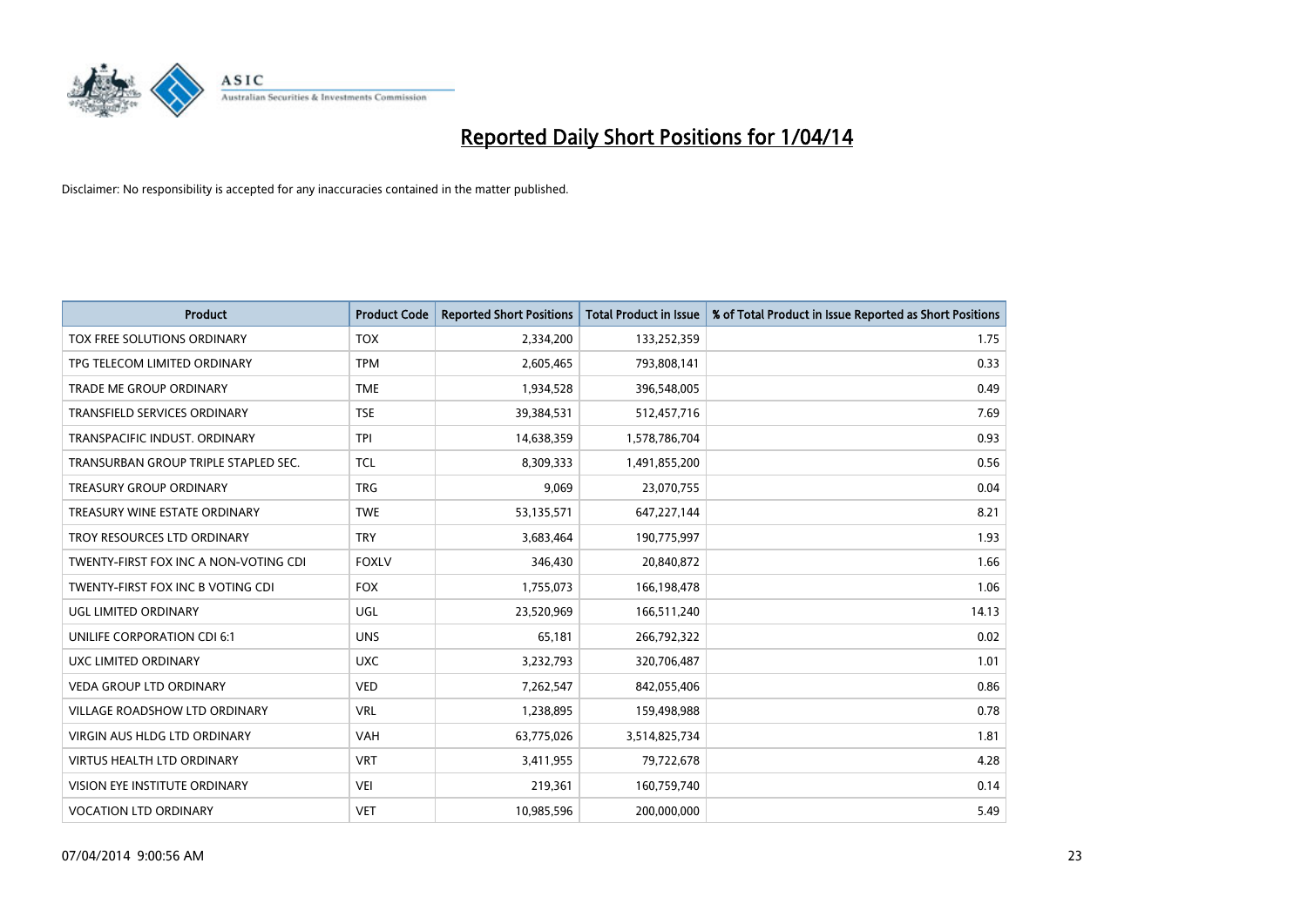

| <b>Product</b>                           | <b>Product Code</b> | <b>Reported Short Positions</b> | <b>Total Product in Issue</b> | % of Total Product in Issue Reported as Short Positions |
|------------------------------------------|---------------------|---------------------------------|-------------------------------|---------------------------------------------------------|
| <b>VOCUS COMMS LTD ORDINARY</b>          | <b>VOC</b>          | 483,458                         | 92,740,166                    | 0.52                                                    |
| WATPAC LIMITED ORDINARY                  | <b>WTP</b>          | 4,422                           | 186,489,922                   | 0.00                                                    |
| WEBIET LIMITED ORDINARY                  | <b>WEB</b>          | 1,957,914                       | 79,397,959                    | 2.47                                                    |
| <b>WESFARMERS LIMITED ORDINARY</b>       | <b>WES</b>          | 5,547,661                       | 1,143,274,951                 | 0.49                                                    |
| WESTERN AREAS LTD ORDINARY               | <b>WSA</b>          | 20,645,143                      | 226,392,226                   | 9.12                                                    |
| WESTERN DESERT RES. ORDINARY             | <b>WDR</b>          | 7,341,514                       | 500,040,257                   | 1.47                                                    |
| WESTFIELD GROUP ORD/UNIT STAPLED SEC     | <b>WDC</b>          | 5,889,153                       | 2,113,501,814                 | 0.28                                                    |
| <b>WESTFIELD RETAIL TST UNIT STAPLED</b> | <b>WRT</b>          | 19,850,732                      | 2,979,214,029                 | 0.67                                                    |
| <b>WESTPAC BANKING CORP ORDINARY</b>     | <b>WBC</b>          | 19,814,582                      | 3,109,048,309                 | 0.64                                                    |
| <b>WESTSIDE CORPORATION ORDINARY</b>     | <b>WCL</b>          | 100,000                         | 443,925,821                   | 0.02                                                    |
| WHITE ENERGY COMPANY ORDINARY            | <b>WEC</b>          | 1,649,423                       | 322,974,494                   | 0.51                                                    |
| WHITEHAVEN COAL ORDINARY                 | <b>WHC</b>          | 69,760,723                      | 1,025,692,710                 | 6.80                                                    |
| WIDE BAY AUST LTD ORDINARY               | <b>WBB</b>          | 451                             | 36,238,600                    | 0.00                                                    |
| WINDIMURRA VANADIUM ORDINARY             | <b>WVL</b>          | 40,922                          | 19,284,366                    | 0.21                                                    |
| WOODSIDE PETROLEUM ORDINARY              | <b>WPL</b>          | 6,113,477                       | 823,910,657                   | 0.74                                                    |
| WOOLWORTHS LIMITED ORDINARY              | <b>WOW</b>          | 9,046,792                       | 1,254,682,014                 | 0.72                                                    |
| WORLEYPARSONS LTD ORDINARY               | <b>WOR</b>          | 3,211,767                       | 243,480,720                   | 1.32                                                    |
| WOTIF.COM HOLDINGS ORDINARY              | <b>WTF</b>          | 10,694,637                      | 211,736,244                   | 5.05                                                    |
| YANCOAL AUST LTD ORDINARY                | YAL                 | 368                             | 994,216,659                   | 0.00                                                    |
| YOWIE GROUP ORDINARY                     | <b>YOW</b>          | 71,320                          | 93,344,870                    | 0.08                                                    |